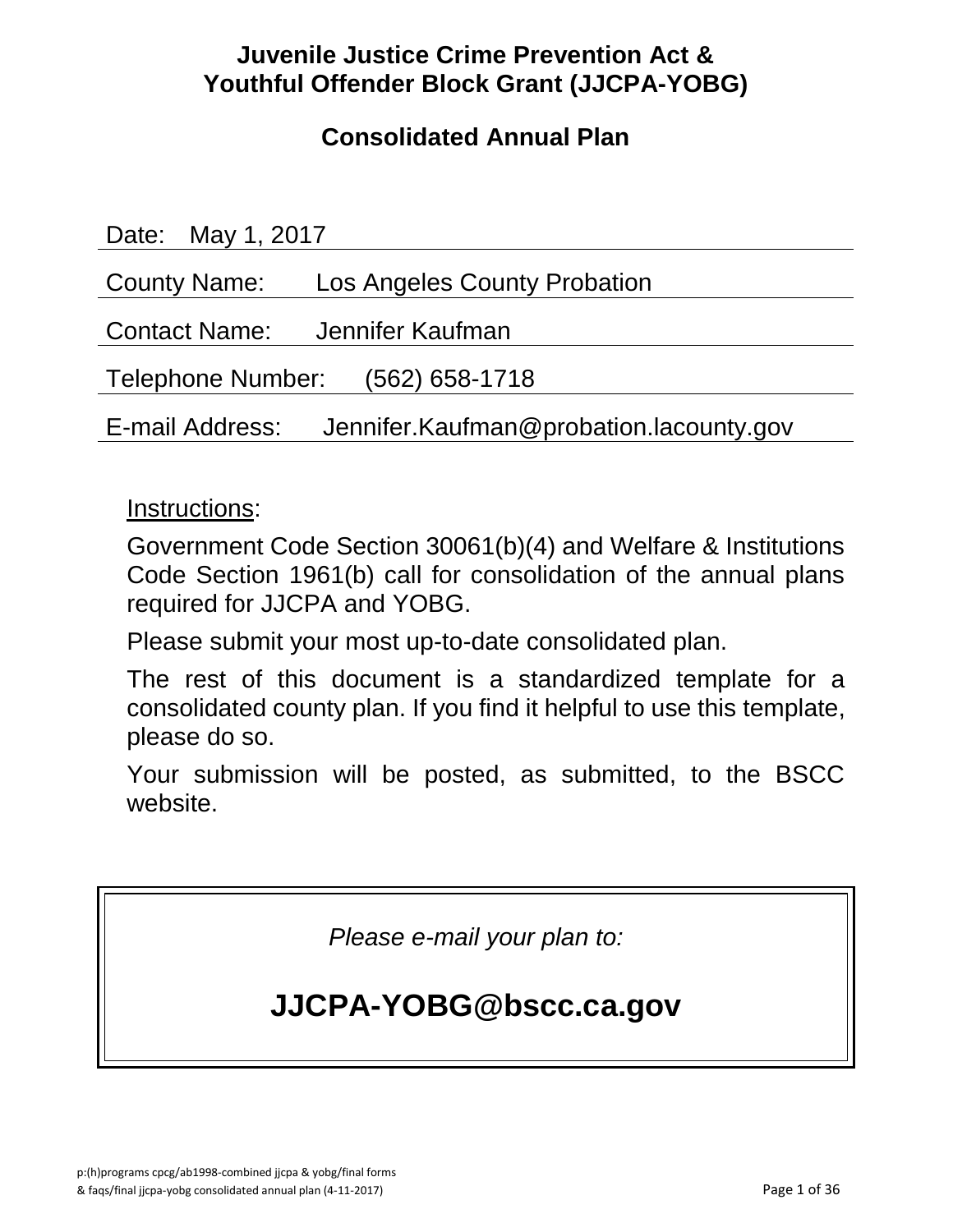## **Juvenile Justice Plan**

Part I. Countywide Service Needs, Priorities and Strategy

- A. Assessment of Existing Services
- B. Identifying and Prioritizing Focus Areas
- C. Juvenile Justice Action Strategy

Part II. Juvenile Justice Crime Prevention Act (JJCPA)

- A. Information Sharing and Data Collection
- B. Funded Programs, Strategies and/or System Enhancements

Part III. Youthful Offender Block Grant (YOBG)

- A. Strategy for Non-707(b) Offenders
- B. Regional Agreements
- C. Funded Programs, Placements, Services, Strategies and/or System **Enhancements**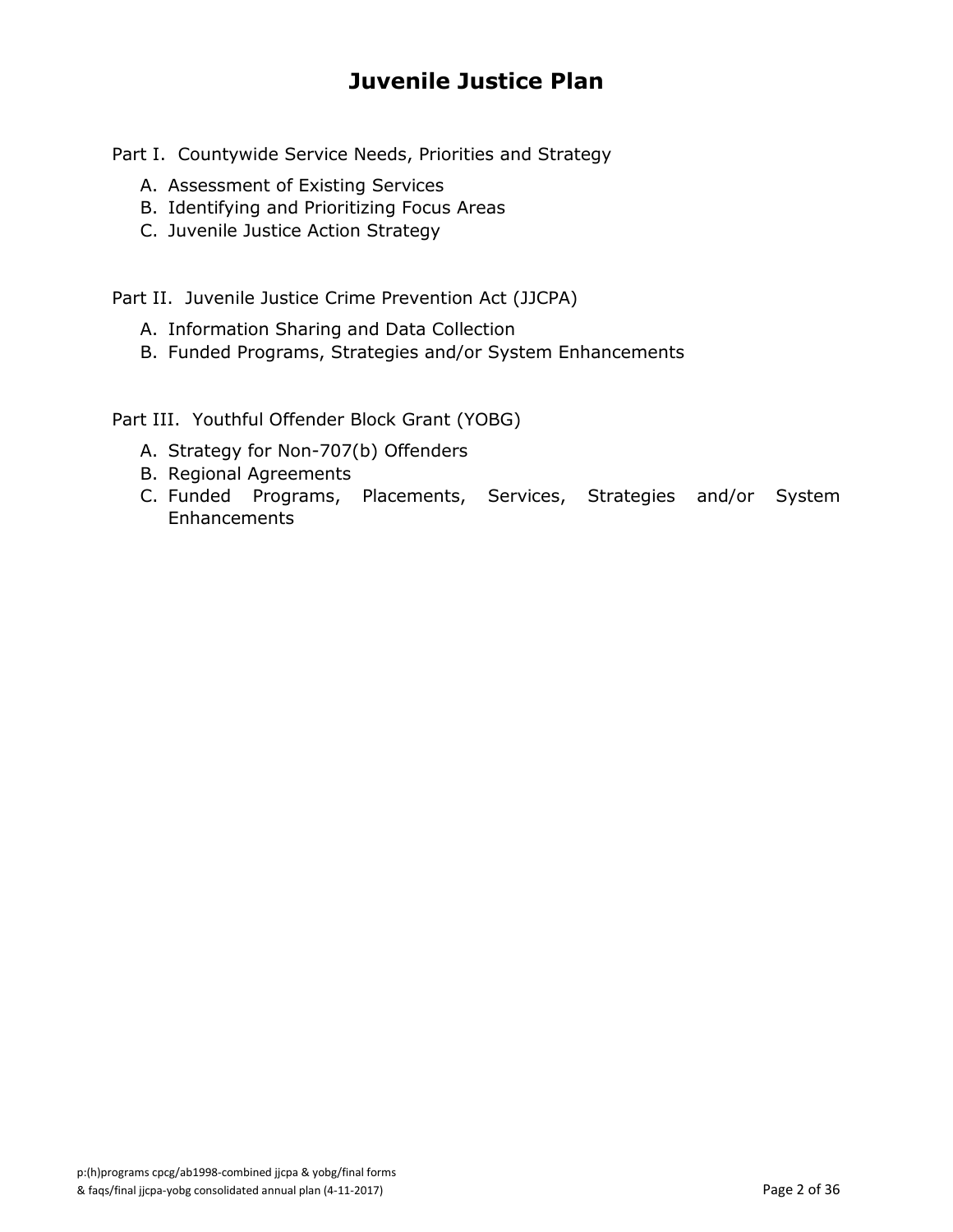### **Part I. Service Needs, Priorities & Strategy**

*Authority: Government Code Section 30061(b)(4)(A) The multiagency juvenile justice plan shall include, but not be limited to, all of the following components:*

*(i) An assessment of existing law enforcement, probation, education, mental health, health, social services, drug and alcohol, and youth services resources that specifically target at-risk juveniles, juvenile offenders, and their families.*

*(ii) An identification and prioritization of the neighborhoods, schools, and other areas in the community that face a significant public safety risk from juvenile crime, such as gang activity, daylight burglary, late-night robbery, vandalism, truancy, controlled substances sales, firearm-related violence, and juvenile substance abuse and alcohol use.*

*(iii) A local juvenile justice action strategy that provides for a continuum of responses to juvenile crime and delinquency and demonstrates a collaborative and integrated approach for implementing a system of swift, certain, and graduated responses for at-risk youth and juvenile offenders.*

*Government Code Section 30061(b)(4)(B)(ii) Collaborate and integrate services of all the resources set forth in clause (i) of subparagraph (A), to the extent appropriate.*

### **A. Assessment of Existing Services**

Include here an assessment of existing law enforcement, probation, education, mental health, health, social services, drug and alcohol, and youth services resources that specifically target at-risk juveniles, juvenile offenders, and their families.

The County of Los Angeles' current Countywide Multi-Agency Juvenile Justice Plan (CMJJP) contains eleven (11) programs that are characterized by three (3) initiatives:

- **Initiative One: Enhanced Mental Health**
	- Screening and Treatment
	- Multi-Systemic Therapy
	- Special Needs Court
- **Initiative Two: Enhanced Services to High-Risk/High-Need Youth**
	- Gender Specific Community
	- High-Risk/High Need Services Home-based for male and female youth
	- Youth Substance Abuse

 **Initiative Three: Enhanced School and Community-Based Services**

- School-Based Probation Supervision and services for Middle School and High School Probationers and At-Risk Youth
- Abolish Chronic Truancy
- Housing-Based Supervision
- Afterschool Enrichment and Supervision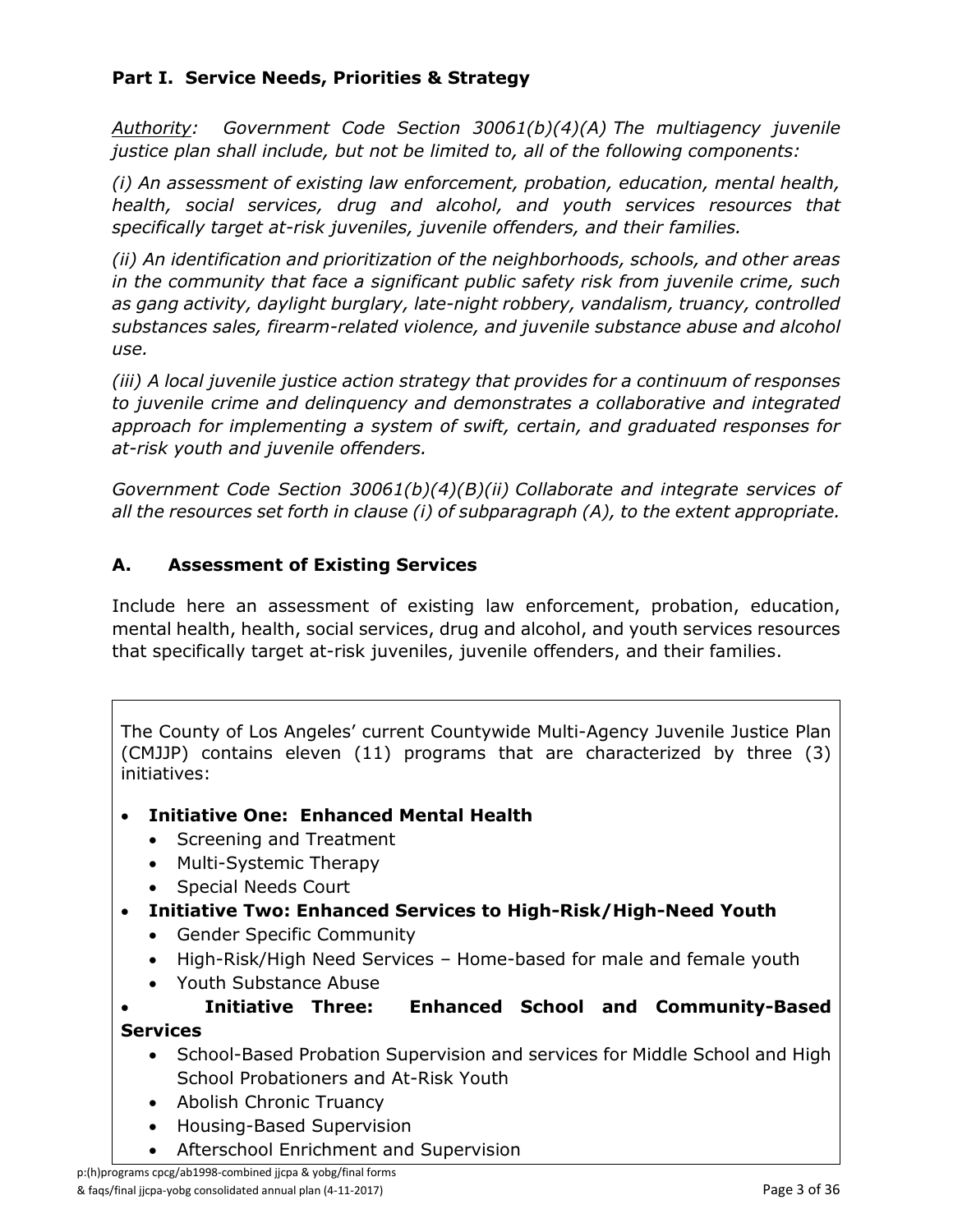Writing Program

Additionally, enhanced programs/services include: Parent/Guardian/Caregiver Support Groups, Direct services for 236 WIC/At-Risk Youth, Educational Enhancements and Cognitive Behavioral Treatment at Juvenile Day Reporting Centers, Commercially Sexually Exploited Children (CSEC) Prevention and Education, Countywide Expansion of Restorative Justice, Front-End Services to Eliminate the Need for Continued Detention, Job Stipends and Vocational Training, After-School Enrichment Summer/Vacation Strategies including Arts and Park Activities, Law Enforcement Programs and Early Intervention and Diversion Program.

As a continuum of care, Juvenile Justice Crime Prevention Act's (JJCPA's) range of initiatives and reforms, while not absolutely comprehensive (given identified services gaps), addresses the call for a robust integrated approach with the capacity to comprehensively intervene in the context of evidence-based practices and principles. As a result, specifically targeted interventions reduce the likelihood of future delinquent behavior and thus, reduce and mitigate the need for out-ofhome placement in congregate care, increasing opportunities for long-term selfsufficiency and wellness. On an annual basis, the JJCPA Program outcomes reported to BSCC are reviewed by the Juvenile Justice Coordinating Council (JJCC). Additionally, the JJCC approved a comprehensive evaluation of the JJCPA funded programs. The contractor (Resource Development Associates) i

s tasked to review and evaluate JJCPA program and service delivery, the costs and impacts, as well as the youth populations served, in order to provide data-driven recommendations for how to improve Los Angeles County's current Countywide Multi-Agency Juvenile Justice Plan (CMJJP) under JJCPA, and more effectively reduce youth crime and delinquency and improve youth outcomes.

The evaluation will include both quantitative and qualitative analysis of current JJCPA programs and services to include:

- A quantitative and qualitative description of youth populations currently served under JJCPA funding
- An analysis and assessment of JJCPA population focus and program effectiveness, in light of outcomes data and best practices research
- Recommendations for future CMJJP improvements and modifications.

Describe what approach will be used to facilitate collaboration amongst the organizations listed above and support the integration of services.

The County of Los Angeles' JJCPA programs are grounded in the social ecological research (Bronfenbrenner, 1979) and the causal model studies and empirical literature (Elliot, Huizinga, and Menard, 1989). This research strongly supports the strategic and programmatic approach, whose central tenet is that behavior is multidetermined through the reciprocal interplay of the youth and his/her social ecology, including family, peers, school, neighborhood and other community settings. Given this, Probation and partner stakeholder agencies, through the JJCC and other Countywide strategies and initiatives, will continue to work together to leverage and/or integrate resources to support a comprehensive, multi-disciplinary service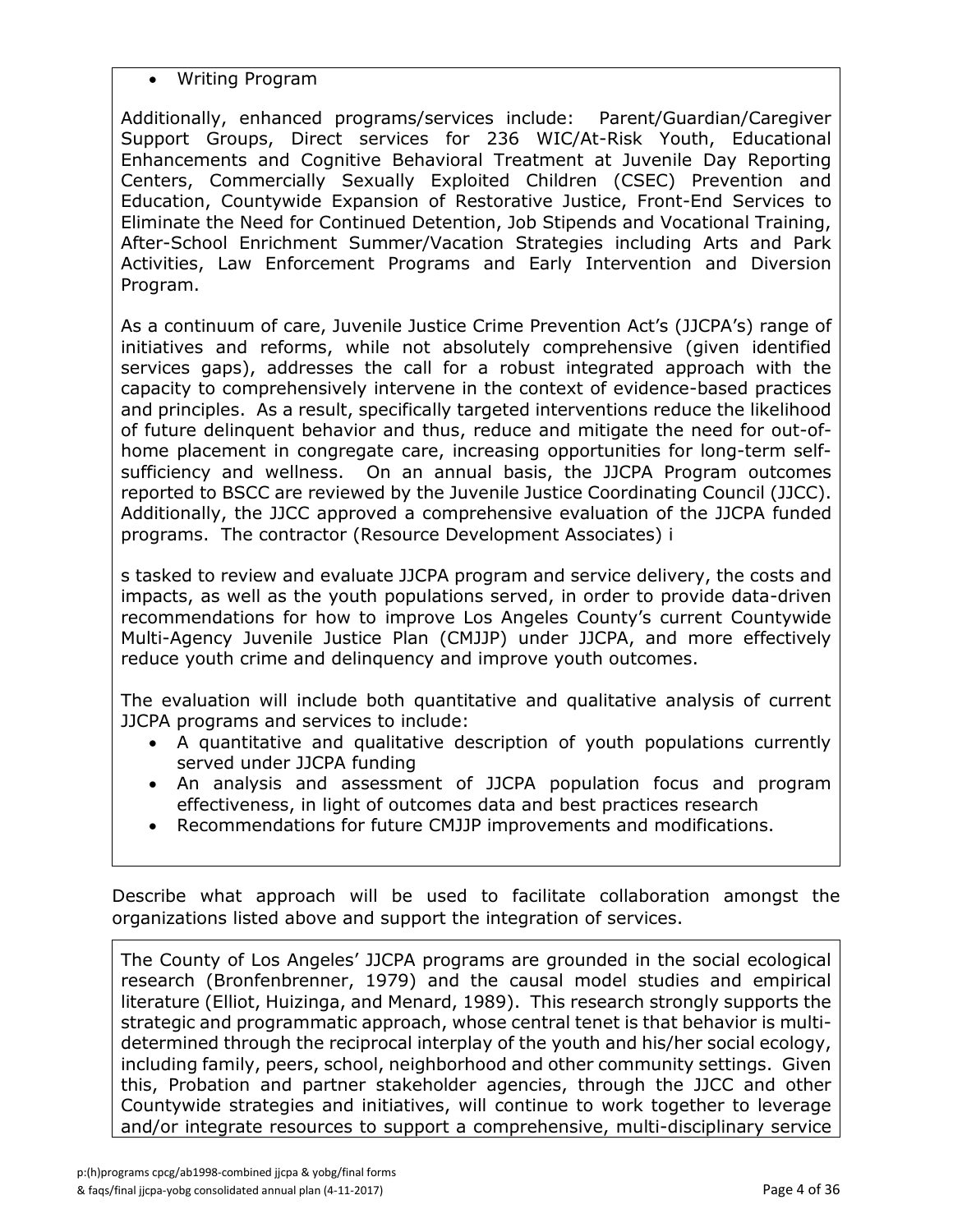delivery model that supports the youth (probationers and at-risk) and their families in their ecology.

The work through other collaborative forums/initiatives (e.g. Diversion, Prevention, Crossover) to ensure that services are integrated throughout the County to improve outcomes for youth and families, support healthy youth development and thereby, reduce risk factors known to drive delinquency will also continue.

Additionally, the JJCC recently approved a Community Advisory Committee, whose role is to advise the JJCC with regards to fulfilling its mission to facilitate multiagency collaboration and reduce youth crime and to lend the leadership and experience of community stakeholders to the operation of the JJCC, including the development, implementation and annual review and update of the multi-agency juvenile justice plan for JJCPA in the County of Los Angeles.

The scope of the work of the Community Advisory Committee includes making recommendations to the JJCC as to the composition of the Council and to further make recommendations as to community representation on the Council; examining and making recommendations as to the structure and scope of the JJCC in fulfilling its mission (and consider other JJCC structures throughout the State of California when making such recommendations), making recommendations to the JJCC (through the Chair), and subsequently to the Council, as to the nature of the programs, strategies and systems enhancements for at-risk youth and youth involved in the juvenile justice system in Los Angeles County and communicating all recommendations to the Chair of the JJCC after each Community Advisory Committee meeting. The Community Advisory Committee will provide community partners an opportunity to participate and have a voice in the decisions made by the JJCC.

Monitoring of the Big 6 outcomes (Arrest rates, Incarceration Rates, Violation rates, Probation completion rates, Restitution completion rates and Community Service completion rates will continue until Fiscal Year (F/Y) 17/18, when the new legislative mandates of Arrests, Incarcerations, Probation Violations, Diversions, Petitions Files, Petitions Sustained, Placements and Subsequent Petitions are included. Non-mandated evaluation outcome (supplemental) measures are currently collected to identify to the cost per capita and treatment efficacy in terms of improving education (Improved Grades, Improved Attendance, Decreased Suspensions and Expulsions) and other program/service outcomes.

All new programs will be evaluated to determine efficacy of utilizing JJCPA funds for the specified target populations and related outcomes.

### **B. Identifying and Prioritizing Focus Areas**

Identify and prioritize the neighborhoods, schools, and other areas of the county that face the most significant public safety risk from juvenile crime.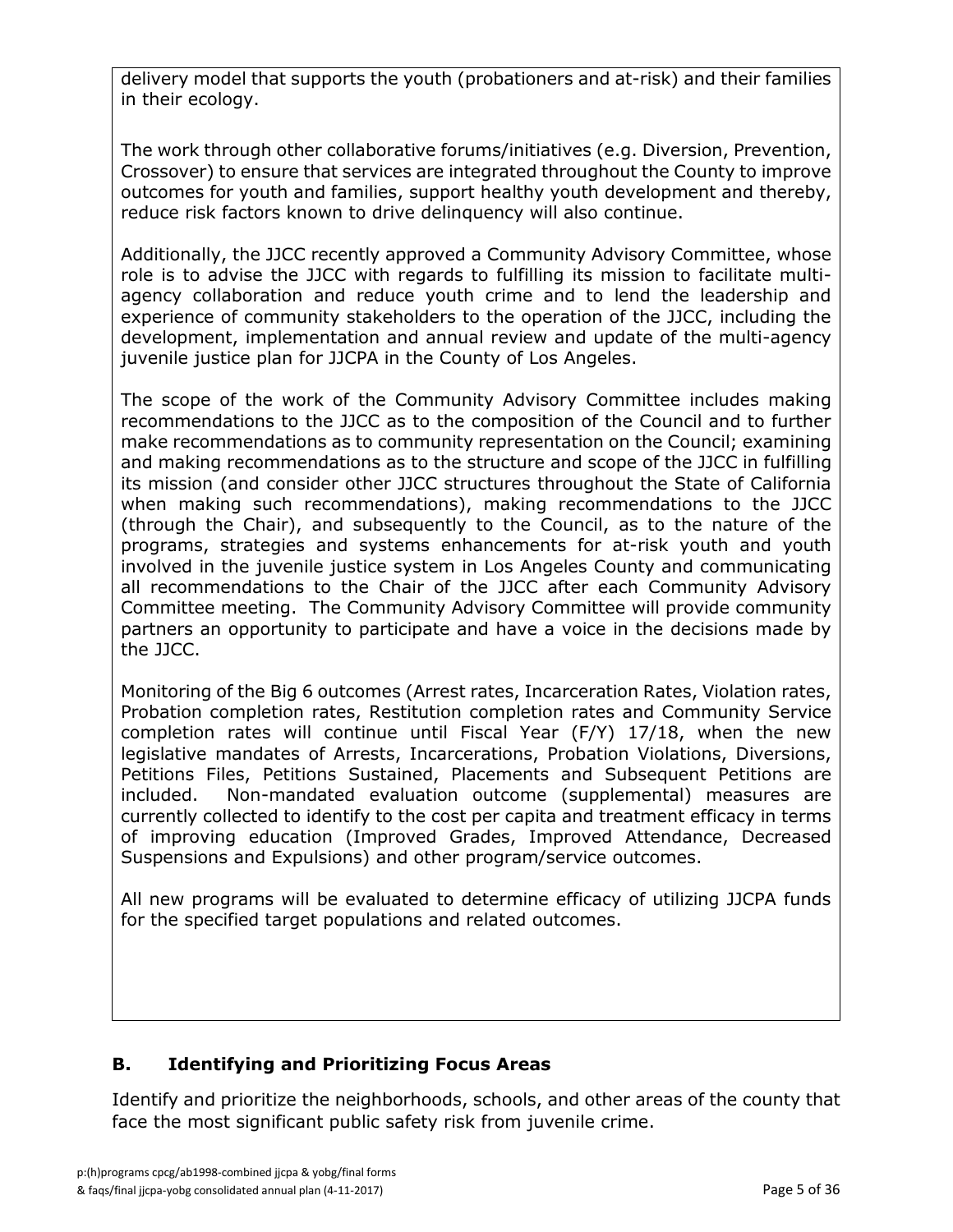The CMJJP has consistently identified overall neighborhoods, with schools and other JJCPA programs in Los Angeles County, where there have been higher number of juvenile probationers (including those court ordered to out of home care), child welfare referrals, and crime statistics. JJCC also oversaw a process of participatory workgroups, identifying needed services to fill gaps in the areas of Youth and Family, Afterschool Enrichment, Education, Employment and Mental Health/Substance Abuse leading to a process for possible future program/services funding. This process led to JJCC approving one-time, unspent funding for these categories of program/services to be included in this current CMJJP. In addition, the Department, in coordination with JJCC, the JJCC Community Advisory Committee and recommendations from the Landscape Analysis provided by Resource Development Associates, will continue to identify service needs and gaps, in addition to analyzing the neighborhoods with the highest crime rates and number of probationers to direct resources to those most vulnerable populations. The evaluation will include Participatory Research Methods to ensure the community has significant input in identifying and prioritizing focus areas.

Resources will be targeted to those neighborhoods, schools, and other areas of the County that pose the most significant public safety risk from juvenile crime.

### **C. Juvenile Justice Action Strategy**

Describe your county's juvenile justice action strategy. Include an explanation of your county's continuum of responses to juvenile crime and delinquency as well as a description of the approach used to ensure a collaborative and integrated approach for implementing a system of swift, certain, and graduated responses for at-risk youth and juvenile offenders.

The Department's strategies, program and services are predicated on the Causal Model of Delinquency theoretical framework. The Causal Model of Delinquency is based on extensive research that provides strong and consistent evidence that specific factors are linked with and predict the development of delinquency in youth. Although the family is usually the most important influence on youth, there is evidence that delinquent behavior is also associated with extra-familial systems that include the youth's peers, school, and community.

Numerous research studies have defined sophisticated models that describe the causes and pathways to delinquency. The results of these studies suggest the factors causing delinquency are relatively constant and also hold true for explaining the pathways to substance abuse, antisocial behavior, and violence. The results of these studies suggest the following:

1. The best singular predictor of future antisocial/delinquent behavior is past history of antisocial/delinquent behavior.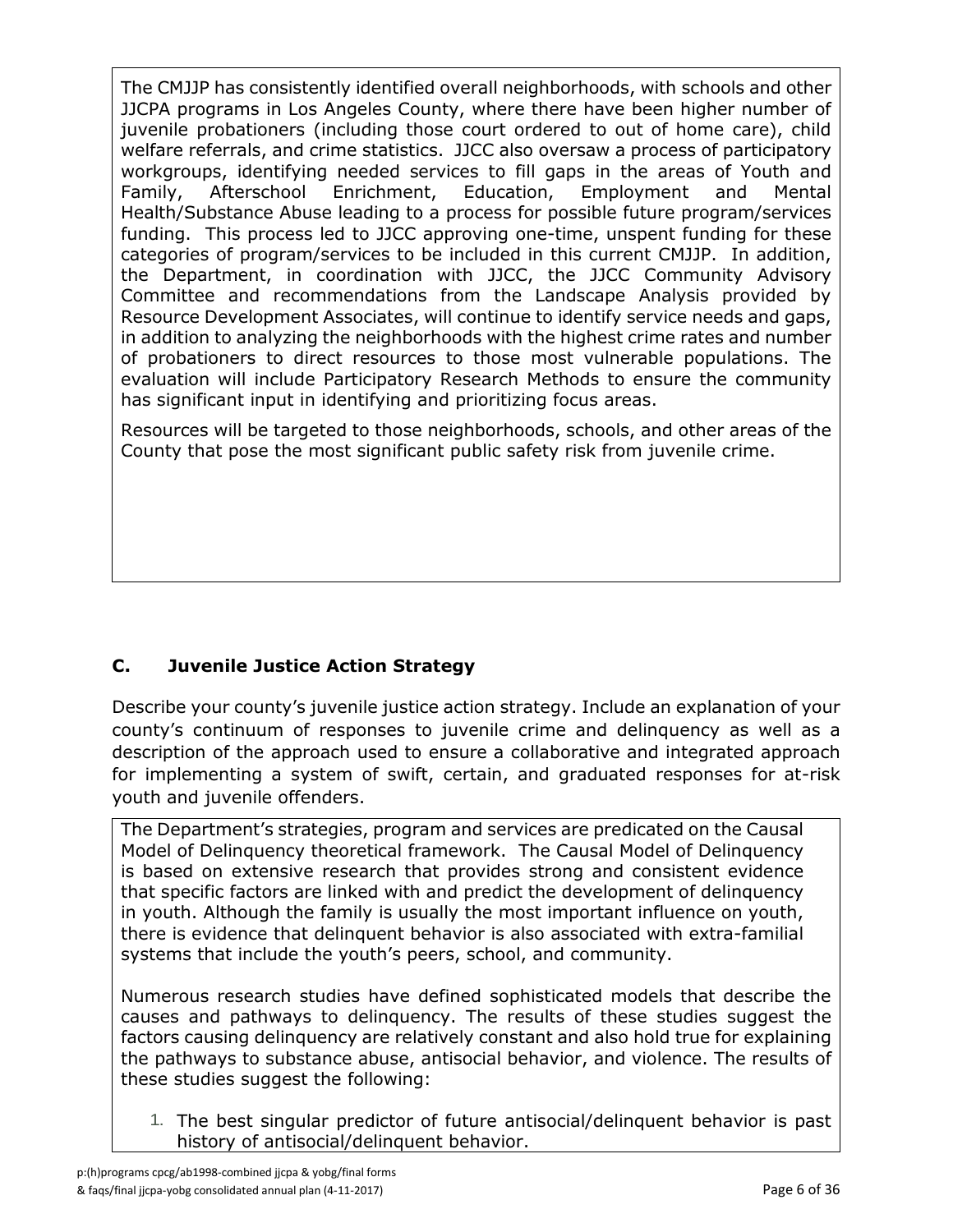- 2. Association with delinquent peers is always a powerful and direct predictor of antisocial/delinquent behavior.
- 3. Family relations predict antisocial/delinquent behavior either directly or indirectly by predicting association with deviant peers. There is strong evidence that delinquency is associated with low family warmth and cohesion, lax and ineffective parental discipline, and parental criminality. The association with deviant peers is strongly associated with delinquent behavior in the context of negative family relations. In the context of positive family relations, association with deviant peers is weakly associated with delinquent behavior. Authoritative parenting buffers the negative effects of deviant peer associations.
- 4. School difficulties predict association with deviant peers. Poor school performance and subsequently dropping out of high school are consistently associated with delinquent behavior.
- 5. Individual factors such as social skills deficits, lack of pro-social interests, and poor self-control lead to rejection by normal peers. As these deficits continue, the youth is likely to associate with peers who present with similar problems.

Through this model, the Department ensures that its juvenile justice practices have the capacity to intervene at the individual, family, peer, and school levels to drive down risk and increase strengths and protective factors to reduce the probability of future criminal behaviors.

Additionally, the eleven (11) JJCPA programs/services included in the CMJJP range from prevention, diversionary (at various levels) through probation supervision at the level of high-risk/high-needs.

As mentioned, throughout Los Angeles County, JJCPA programs and services will continue to leverage and integrate with various countywide strategies and reforms to improve the outcomes for youth and families throughout the County of Los Angeles. The blending of key reforms and initiatives has enhanced the County's ability to implement a comprehensive plan of care, treatment, and supervision that ultimately reduces the likelihood of future delinquent behavior.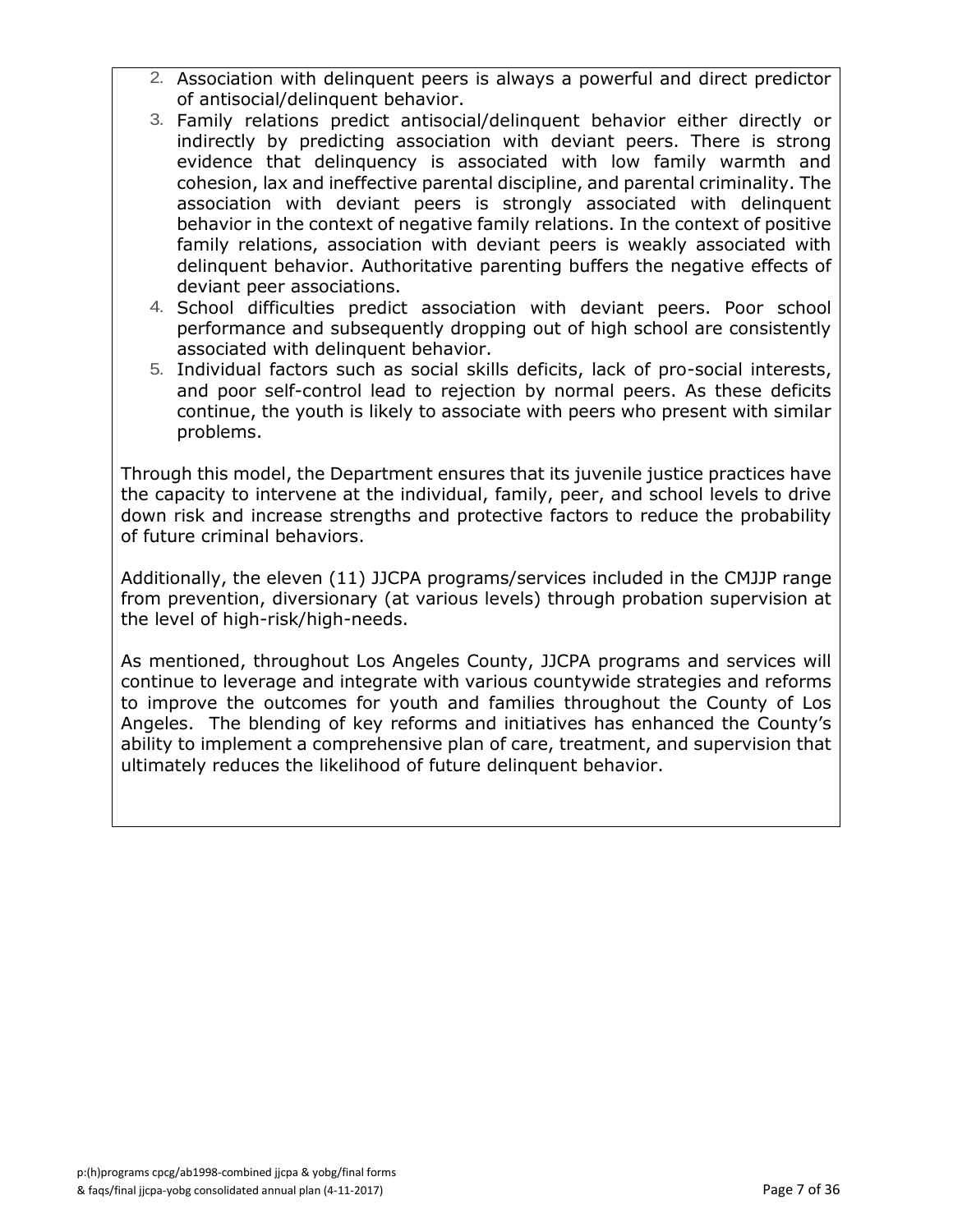### **Part II. Juvenile Justice Crime Prevention Act (JJCPA)**

*Authority: Government Code Section 30061(b)(4)(B) Programs, strategies, and system enhancements proposed to be funded under this chapter shall satisfy all of the following requirements:*

*(i) Be based on programs and approaches that have been demonstrated to be effective in reducing delinquency and addressing juvenile crime for any elements of response to juvenile crime and delinquency, including prevention, intervention, suppression, and incapacitation.*

*(iii) – Employ information sharing systems to ensure that county actions are fully coordinated, and designed to provide data for measuring the success of juvenile justice programs and strategies."*

*Government Code Section 30061(b)(4)(A) The multiagency juvenile justice plan shall include, but not be limited to, all of the following components:*

*(iv) A description of the programs, strategies, or system enhancements that are proposed to be funded pursuant to this subparagraph.*

### **A. Information Sharing and Data**

Describe your information systems and their ability to facilitate the sharing of data across agencies within your county. Describe the data obtained through these systems and how those data are used to measure the success of juvenile justice programs and strategies.

The Department has an automated case management system which tracks probation and at-risk youth related information, which also interfaces with several countywide systems to track recidivism and treatment outcomes. Additionally, contracted agencies input information into our automated system regarding youth participation in referred services.

Due to state and federal privacy laws, and administrative rules of the court, shared data is dependent on a court order and input from various stakeholders.

The Department has established security protocols to adhere to the legal requirements of Welfare and Institutions Code (WIC) 827 and Health Insurance Portability and Accountability Act. The department also has a research unit, evaluation contract, and partners with many local universities to evaluate data.

#### **B. Funded Programs, Strategies and/or System Enhancements**

Using the template on the next page, describe each program, strategy and/or system enhancement that will be supported with funding from JJPCA, identifying anything that is co-funded with Youthful Offender Block Grant (YOBG) moneys.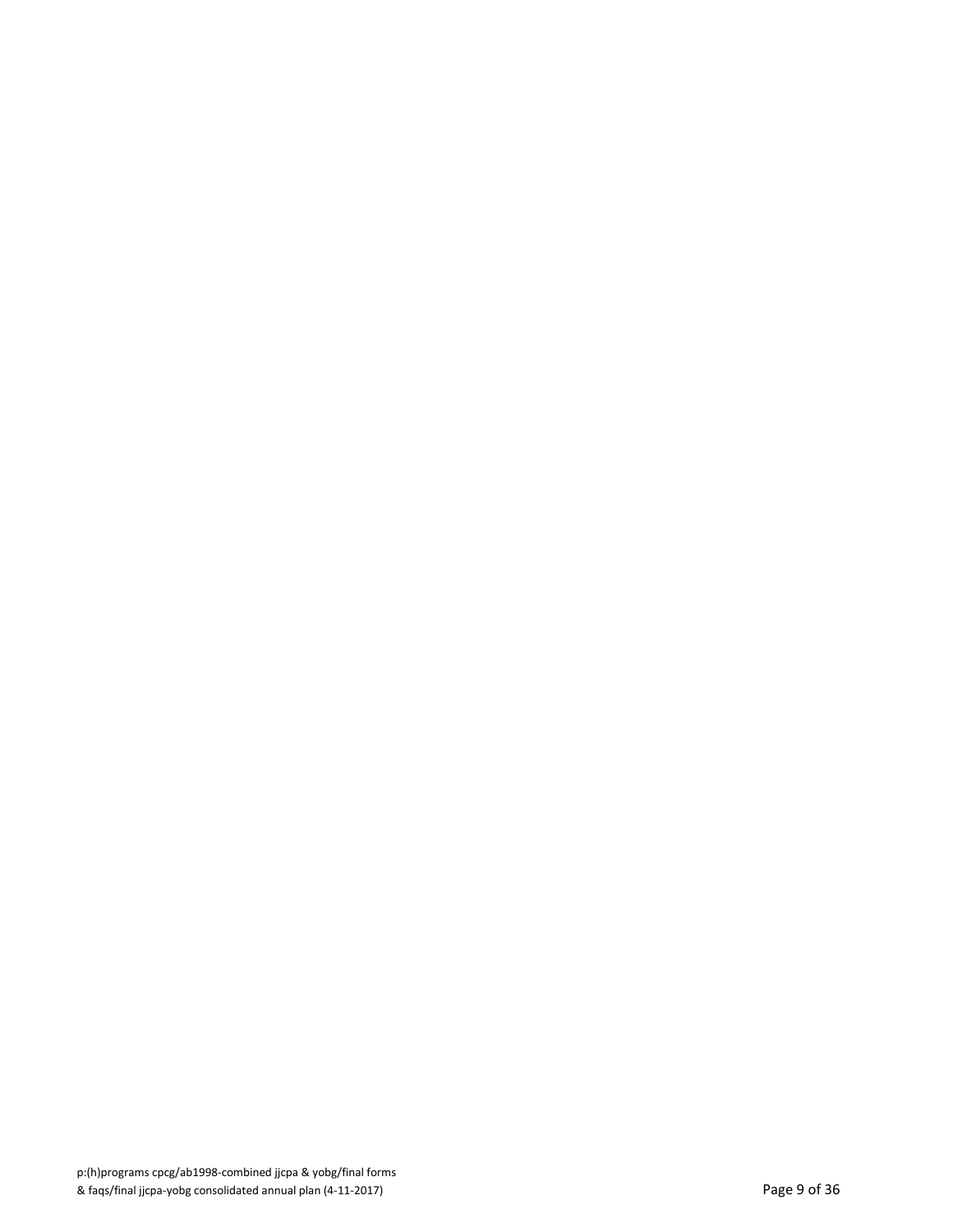## **JJCPA Funded Program, Strategy and/or System Enhancement**

*This template should be copied as many times as needed to capture every program, strategy and system enhancement you plan to fund next year.*

#### *Program Name:*

Mental Health Screening and Assessment

#### **Evidence Upon Which It Is Based:**

This program shares many components with the successful Linkages Project in Ohio (Cocozza and Skowyra, 2000). In that project, the Ohio county of Lorain created the Project for Adolescent Intervention and Rehabilitation, which targeted youths placed on probation for the first time for any offense. The project screens and assesses youths for mental health and substance abuse disorders, then develops individual treatment plans. In conjunction with treatment providers, probation officers and case managers supervise the youths. An evaluation of the program found that it provides an important service and coordinating function for youths, the courts, and the service systems involved (Cocozza and Stainbrook, 1998; Skowyra and Cocozza, 2007). However, success in this context means the coordination of the agencies and does not imply an outcome evaluation.

*Terry Fain, Susan Turner, and Sarah Mauri Matsuda, Los Angeles County Juvenile Justice Crime Prevention Act: Fiscal Year 2014–2015 Report, Santa Monica, Calif.: RAND Corporation.*

#### *Description:*

The Mental Health Screening and Assessment was developed to screen, assess and treat newly admitted youth to the County's three juvenile halls. All youth are screened upon admission by a mental health professional in order to identify those that need treatment and follow-up care. The JJCPA funding was instrumental in addressing the recommended remedial measures from the Department of Justice (DOJ) Settlement Agreement.

### *Program Name:*

Multi-Systemic Therapy (MST)

### *Evidence Upon Which It Is Based:*

p:(h)programs cpcg/ab1998-combined jjcpa & yobg/final forms & faqs/final jjcpa-yobg consolidated annual plan (4-11-2017) Page 10 of 36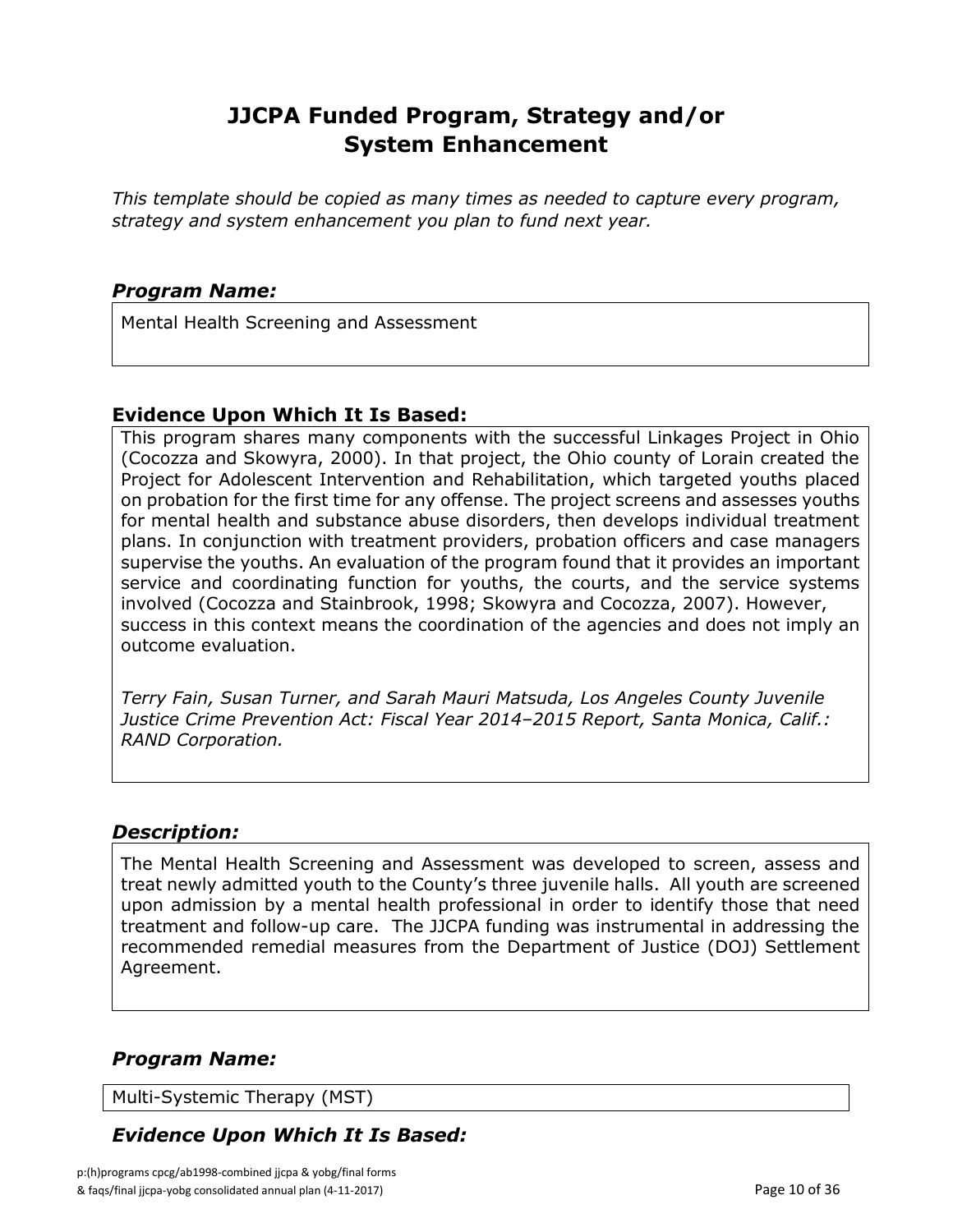Consistently with social-ecological models of behavior and findings from causal modeling studies of delinquency and drug use, MST posits that multiple factors determine youth antisocial behavior, which is linked with characteristics of the individual youth and his or her family and peer group, school, and community contexts (Henggeler et al., 1998). As such, MST interventions aim to attenuate risk factors by building youth and family strengths (protective factors) on a highly individualized and comprehensive basis. MST practitioners are available 24 hours per day, seven days per week, and provide services in the home at times convenient to the family. This approach attempts to circumvent barriers to service access that families of serious juvenile offenders often encounter. A n emphasis on parental empowerment to modify children's natural social network is intended to facilitate the maintenance and generalization of treatment gains (Henggeler et al., 1998).

*Terry Fain, Susan Turner, and Sarah Mauri Matsuda, Los Angeles County Juvenile Justice Crime Prevention Act: Fiscal Year 2014–2015 Report, Santa Monica, Calif.: RAND Corporation*

### *Description:*

Multi-systemic Therapy services is comprised of Community-Based Organizations providing evidence-based intensive family and community-based treatment that focuses on addressing all environmental systems that impact chronic and violent juvenile offenders, their homes and families, schools and teachers, neighborhoods and friends. MST works with the toughest offenders ages 12 through 17 who have a very long history of arrests.

### *Program Name:*

Special Needs Court

### *Evidence Upon Which It Is Based:*

In April 2000, the U.S. Department of Justice (DOJ) reviewed four then–recently developed adult mental health courts in Fort Lauderdale, Florida; Seattle, Washington; San Bernardino, California; and Anchorage, Alaska. Although these specialty courts were relatively new, the evaluation results were limited but promising (Goldkamp and Irons-Guynn, 2000).

DOJ also specifically referenced the success of drug courts as a comparable special needs type court. Drug courts have played an influential role in the recent emergence of mental health courts resulting from "problem-solving" initiatives that seek to address the problems ("root causes") that contribute to people becoming part of the criminal justice population. The judicial problem-solving methodology originating in drug courts has been adapted to address the mentally ill and disabled in the criminal justice population.

A 1997 DOJ survey reported that drug courts had made great strides in the past ten years in helping drug-abusing offenders stop using drugs and lead productive lives. Recidivism rates for drug program participants and graduates range from 2 percent to 20 percent (Goldkamp and Irons-Guynn, 2000). A National Institute of Justice evaluation of the nation's first drug court in Miami showed a 33-percent reduction in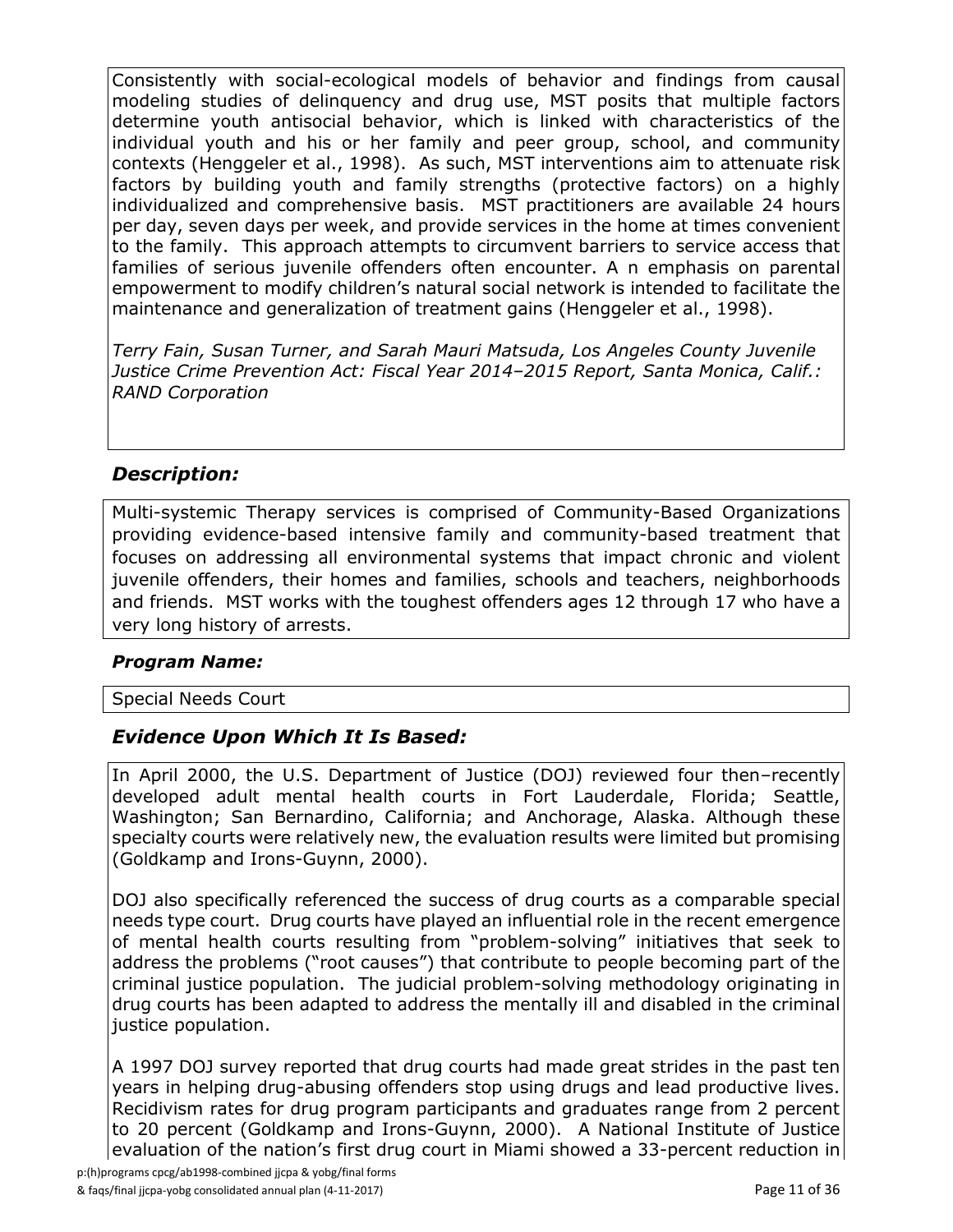rearrests for drug court graduates compared with other similarly situated offenders. The evaluation also determined that 50 to 65 percent of drug court graduates stopped using drugs (National Institute of Justice, 1995). According to DOJ, "[t]he drug court innovation set the stage for other special court approaches, including mental health courts, by providing a model for active judicial problem solving in dealing with special populations in the criminal caseload" (Goldkamp and Irons-Guynn, 2000, p. 4;Cocozza and Shufelt, 2006).

A subsequent meta-analysis of 50 studies involving 55 evaluations of drug courts found that offenders who participated in drug courts were less likely to reoffend than similar offenders sentenced to more-traditional correctional options. Overall offending dropped by roughly 26 percent across all studies and 14 percent for two high-quality randomized studies (Wilson, Mitchell, and Mackenzie, 2006).

*Terry Fain, Susan Turner, and Sarah Mauri Matsuda, Los Angeles County Juvenile Justice Crime Prevention Act: Fiscal Year 2014–2015 Report, Santa Monica, Calif.: RAND Corporation*

### *Description:*

The Special Needs Court is a full-time court that has been specifically designated and staffed to supervise juvenile offenders who suffer from a diagnosed serious mental illness, organic brain impairment, or developmental disabilities. The court ensures that each participant minor receives the proper mental health treatment both in custody and in the community. The program's goal is to reduce the re-arrest rate for juvenile offenders who are diagnosed with mental health problems and increase the number of juveniles who receive appropriate mental health treatment.

#### *Program Name:*

Gender Specific Community

#### *Evidence Upon Which It Is Based:*

The Probation Department's gender-specific services are consistent with the Office of Juvenile Justice and Delinquency Prevention's (OJJDP's) gender-specific programming and principles of prevention, early intervention, and aftercare services (Greene, Peters, and Associates and Northwest Regional Educational Laboratory, 1998.

*Terry Fain, Susan Turner, and Sarah Mauri Matsuda, Los Angeles County Juvenile Justice Crime Prevention Act: Fiscal Year 2014–2015 Report, Santa Monica, Calif.: RAND Corporation*

### *Description:*

The Probation Department's gender-specific services are consistent with the Office of Juvenile Justice and Delinquency Prevention's (OJJDP's) gender-specific programming and principles of prevention, early intervention, and aftercare services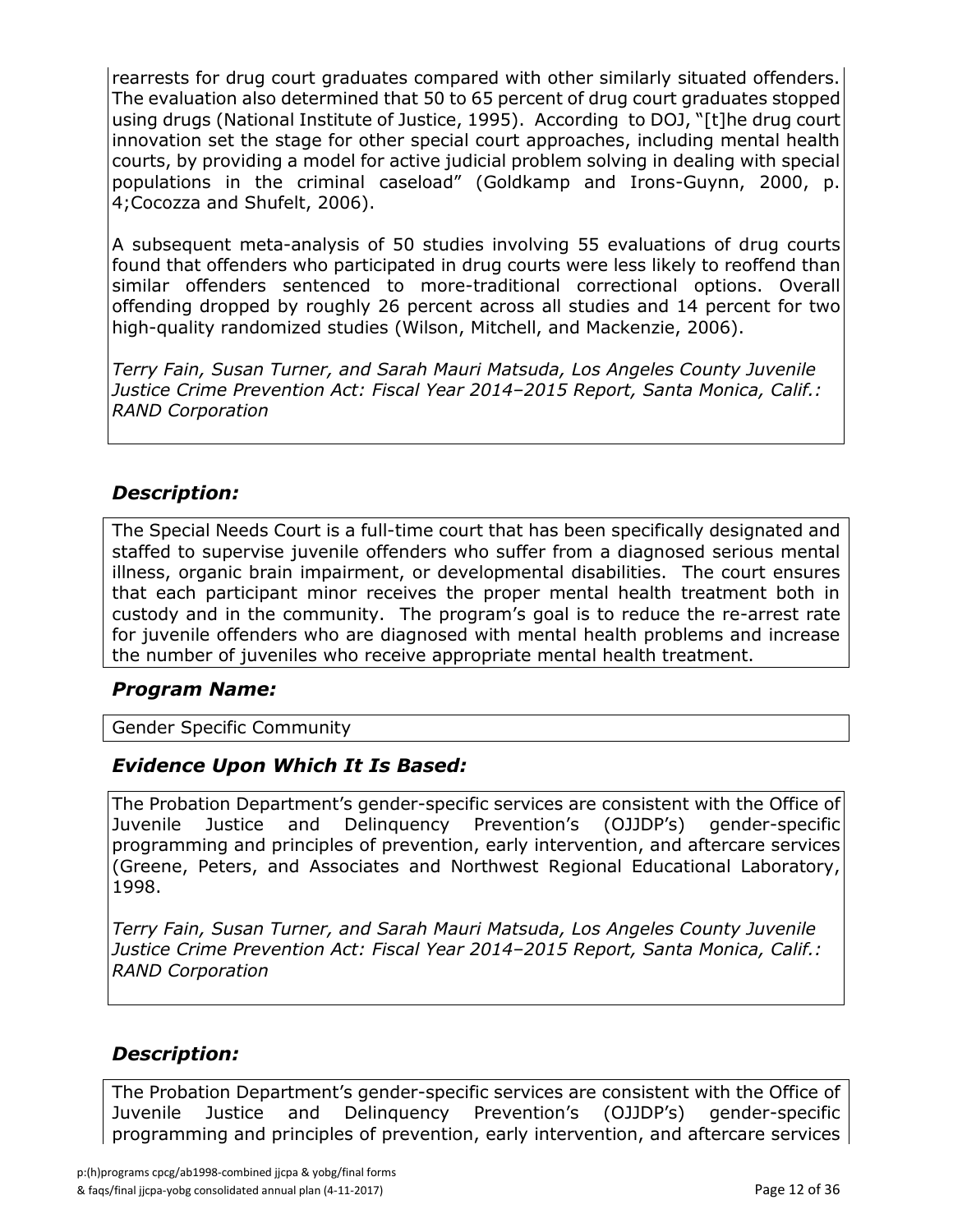(Greene, Peters, and Associates and Northwest Regional Educational Laboratory, 1998):

Prevention services aim to eliminate or minimize behaviors or environmental factors that increase girls' risk of delinquency (Center for Substance Abuse Prevention, 1993). Primary prevention focuses on helping girls to develop the knowledge, skills, and experiences that will promote health and resiliency. All girls can potentially benefit from primary prevention.

Early-intervention services provide early detection and treatment to reduce problems caused by risky behaviors and prevent further development of problems (Center for Substance Abuse Prevention, 1993; Mulvey and Brodsky, 1990). Examples of interventions for girls in the juvenile justice system include educational and vocational training, family-based interventions, and diversion to community-based programs (Mulvey and Brodsky, 1990).

Aftercare services address the progression of problems caused by risky behaviors. They might use residential and secure incarceration to help girls develop perspective, to interrupt high-risk behavior patterns, and to help girls learn skills to address the normal developmental tasks that their life experiences have not allowed them to master. Aftercare is included in the treatment model to prevent recidivism (Altschuler and Armstrong, 1994).

Additionally, the program aims to adhere to essential elements of effective genderspecific programming for adolescent girls. These benchmarks include the following:

-space that is physically and emotionally safe and removed from the demands for attention of adolescent males

-time for girls to talk and to conduct emotionally safe, comforting, challenging, nurturing conversations within ongoing relationships

-opportunities for girls to develop relationships of trust and interdependence with other women already present in their lives (such as friends, relatives, neighbors, and church members)

-programs that tap girls' cultural strengths rather than focusing primarily on the individual girl (e.g., building on Afrocentric perspectives of history and community relationships)

-mentors who share experiences that resonate with the realities of girls' lives and who exemplify survival and growth

-education about women's health, including female development, pregnancy, contraception, and diseases and prevention, along with opportunities for girls to define healthy sexuality on their own terms (rather than as victims) (Greene, Peters, and Associates and Northwest Regional Educational Laboratory, 1998)

### *Program Name:*

High-Risk/High Need Services (HRHN) – Home-based for male and female youth

### *Evidence Upon Which It Is Based:*

The HRHN home-based component integrates the strengths of several existing, empirically supported interventions for juveniles and their families. HRHN is based on program and design elements of four research-based programs:

Multi-Systemic Therapy (MST):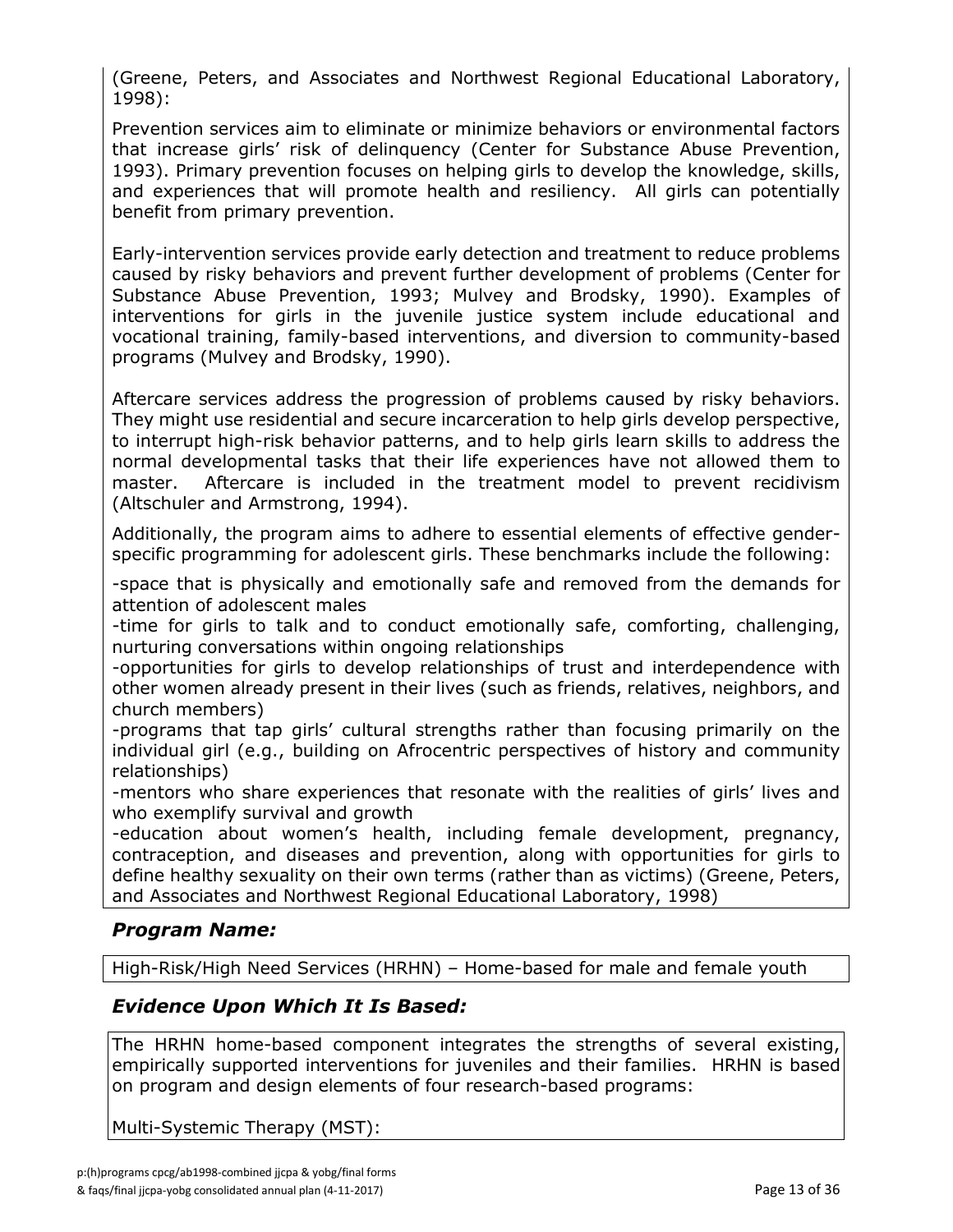MST addresses the multiple factors known to be related to delinquency across the key settings, or systems, within which youths are embedded. MST strives to promote behavior change in the participant's natural environment, using the strengths of each system (e.g., family, peers, school, neighborhood, the indigenous support network) to facilitate change. At the family level, MST attempts to provide parents with the resources needed for effective parenting and for developing better family structure and cohesion. At the peer level, a frequent goal of treatment of MST interventions is to decrease the participant's involvement with delinquent and drug-using peers and to increase association with prosocial peers (Henggeler et al., 1998).

### Functional Family Therapy (FFT):

FFT is a family-based prevention and intervention program that has been applied successfully in a variety of contexts to treat a range of these high-risk youths and their families. It was developed to serve adolescents and families who lacked resources and were difficult to treat and whom helping professionals often perceived as not motivated to change (Sexton and Alexander, 2003).

#### MTFC:

MTFC provides adolescents who are seriously delinquent and in need of out-of-home foster care with close supervision, fair and consistent limits, predictable consequences for rule breaking, and a supportive home environment. The program places emphasis on reducing participant youths' exposure to delinquent peers. Although MTFC does not prevent out-of-home placement, both biological and foster parents receive parental training. The program trains parents to monitor daily peer associations and the whereabouts at all times of their children. In addition, the program trains parents to know their children's peers and the parents of those peers. MTFC parents are part of the treatment team, along with program staff. MTFC parents implement a structured, individualized program for each participant, designed to simultaneously build on the participant's strengths and set clear rules, expectations, and limits (Westermark, Hansson, and Olsson, (2011).

#### Intensive Aftercare Program (IAP).

The IAP is a risk-based model that addresses criminogenic risk and needs from a multisystemic perspective (individual, family, peer, school, substance abuse, and neighborhood). Central to the model is the practice of overarching case management. The IAP focuses on the processes required for successful transition and aftercare and has five subcomponents:

– assessment, classification, and selection criteria. The IAP focuses on high-risk offenders to maximize its potential for crime reduction and to avoid the negative outcomes previously demonstrated to result from supervising low-risk offenders in intensive supervision programs.

– individualized case planning that incorporates family and community perspectives. This component specifies the need for institutional and aftercare staff to jointly identify the participant's service needs shortly after commitment and to plan for how those needs will be addressed during incarceration, transition, and aftercare. It requires attention to the problems in relation to the participant's family, peers, school, and other social networks.

– a mix of intensive surveillance and services. The IAP promotes close supervision and control of high-risk offenders in the community but also emphasizes the need for similarly intensive services and support. This approach requires that staff have small caseloads and that supervision and services be available not only on weekdays but also in the evenings and on weekends.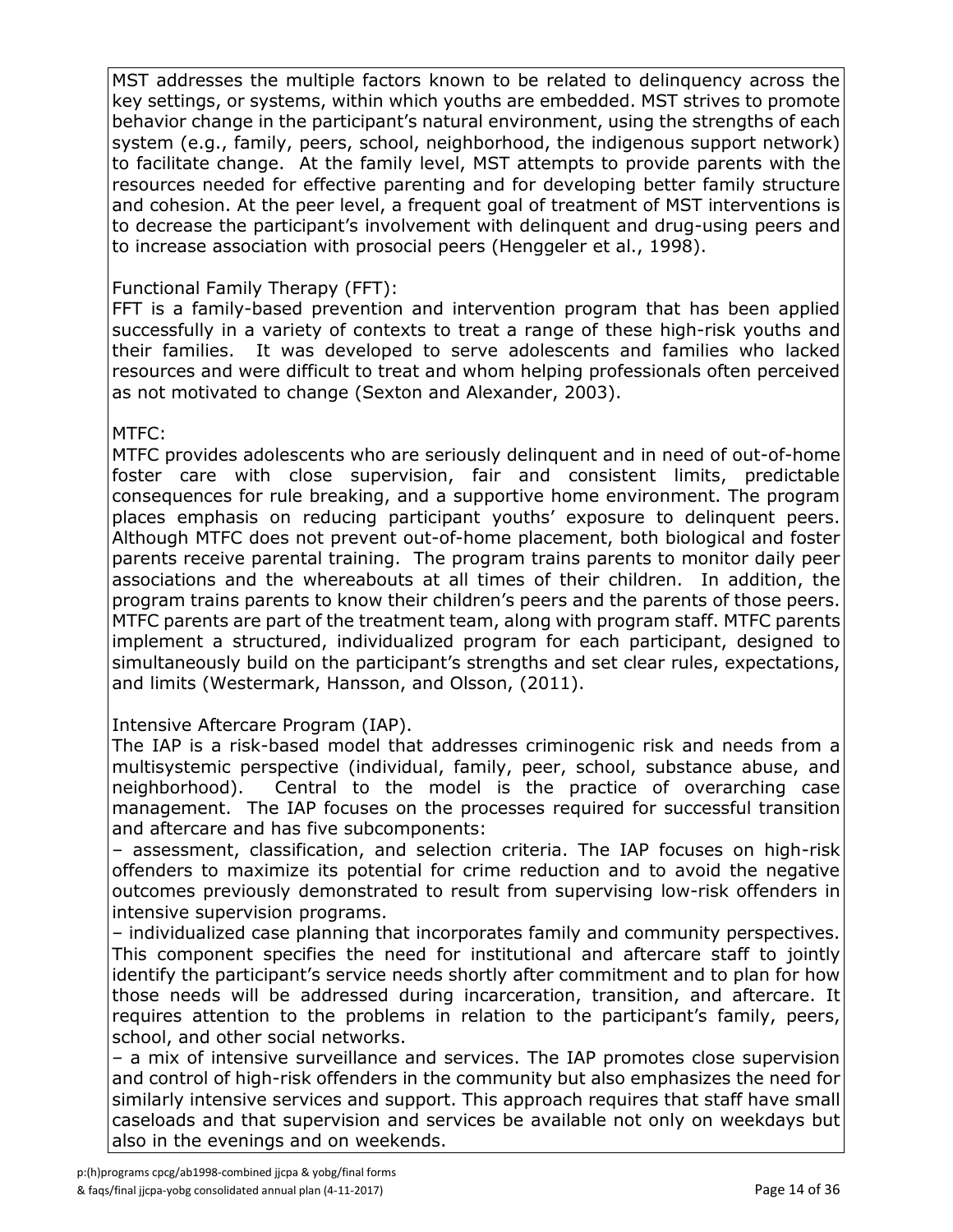– a balance of incentives and graduated consequences. Intensive supervision is likely to uncover numerous technical violations and program infractions. The IAP model indicates the need for a range of graduated sanctions tied directly and proportionately to the seriousness of the violation instead of relying on traditional all-or-nothing parole sanctioning schemes. At the same time, the model points to a need to reinforce the participant's progress consistently via a graduated system of meaningful rewards.

– creation of links with community resources and social networks. This element of case management is rooted in the conviction that parole agencies cannot effectively provide the range and depth of services required for high-risk and high-need parolees unless they broker services through a host of community resources (Altschuler and Armstrong, 1994; Wiebush, McNulty, and Le, 2000).

The employment component of the HRHN program draws from the Guide for Implementing the Comprehensive Strategy for Serious, Violent, and Chronic Juvenile Offenders (OJJDP, 1995). The guide states (p. 102) that vocational training and employment programs may address several risk factors, including academic failure, alienation and rebelliousness, association with delinquent and violent peers, and low commitment to school. Protective factors enhanced can include opportunities to acquire job experience, job skills, and recognition for work performed.

*Terry Fain, Susan Turner, and Sarah Mauri Matsuda, Los Angeles County Juvenile Justice Crime Prevention Act: Fiscal Year 2014–2015 Report, Santa Monica, Calif.: RAND Corporation*

### *Description:*

The HRHN program targets probationers transitioning from camp to the community, as well as those on other supervision cases who are assessed as high risk. M any of these youths are gang involved, drug and alcohol users, and low academic performers and have multiple risk factors across multiple domains. Offenders with these types of risk profiles are known to pose a high risk for committing new crimes on reentry to the community. The HRHN program employs three service components: homebased services for male participants, home-based services for female participants, and employment services for both male and female participants. The program goals are to

-improve school performance

-strengthen the family

-strengthen parental skills

-link participants to job training and job placement.

The HRHN program uses a specific, structured, and multimodal intervention approach (behavioral skill training across domains—family, peer, school, and neighborhood) and incorporates the phase model of Functional Family Therapy (FFT). Additionally, such programs as MST and multidimensional-treatment foster care (MTFC) place a strong emphasis on skill training for parents, monitoring peer associations, skillbuilding activities, and positive role modeling by adults in the probationer's social environment.

The HRHN program consists of two components: a home-based component and a job-based component. A given individual can receive services from either component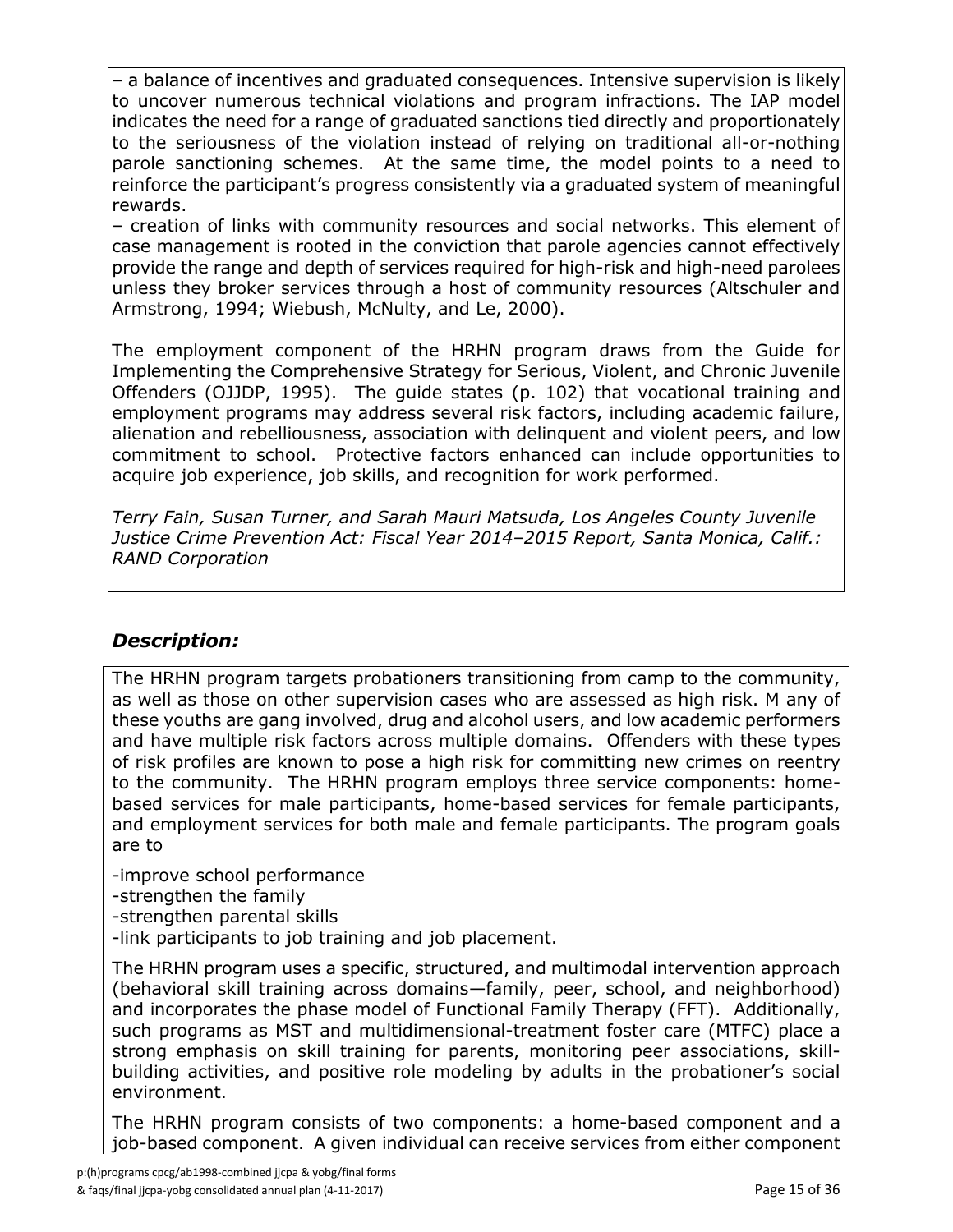or from both. As the program name suggests, HRHN participants are in significant need of services and at high risk for delinquency. Thus, the program attempts to intervene intensely to mitigate risks and meet needs. As we discuss in Chapter Three, this makes HRHN one of the costlier JJCPA programs per capita.

The HRHN program employs a Social Learning Curriculum (SLC) in its home-based service components. It targets services not at the participant alone but at the entire family and other parts of the participant's environment. It focuses on school attendance and performance, parenting skills, and family functioning. The SLC is designed as a set of program enhancements to supplement services for HRHN participants. The SLC provides a standardized approach to service delivery and is designed to positively affect participants' thinking patterns, cognition, and social skills; reduce violent behavior; and improve youth/parent engagement (Underwood, 2005).

The job component of the HRHN program provides assessment, job readiness training, and employment placement for eligible HRHN probationers. The program refers eligible probation youths to JJCPA community-based employment service providers for assessment, job readiness, and vocational job placement.

### *Program Name:*

#### Youth Substance Abuse (YSA)

### *Evidence Upon Which It Is Based:*

YSA is based on the National Institute on Drug Abuse's relapse-prevention behavioral-therapy research (Whitten, 2005). The relapse-prevention approach to substance abuse treatment consists of a collection of strategies intended to enhance self-control. Specific techniques include exploring the positive and negative consequences of continued use, self-monitoring to recognize drug cravings early on and to identify high-risk situations for use, and developing strategies for coping with and avoiding high-risk situations and the desire to use. A central element of this treatment is anticipating the problems that patients will likely encounter and helping them develop effective coping strategies. Research indicates that the skills that people learn through relapse-prevention therapy remain after the completion of treatment (Whitten, 2005).Behavioral therapy for adolescents incorporates the principle that someone can change unwanted behavior if given a clear demonstration of the desired behavior and consistently rewarded for incremental steps toward achieving it. Therapeutic activities include fulfilling specific assignments, rehearsing desired behaviors, and recording and reviewing progress, with praise and privileges given for meeting assigned goals. Program staff regularly collect urine samples to monitor drug use. The therapy aims to equip the patient with a set of problem solving skills and strategies that help bring life back under his or her control (Whitten, 2005). Although noting that no single treatment approach to substance abuse among juvenile justice youths has been proved most effective, Chassin (2008) recommends engaging adolescents and their families in treatment and better addressing environmental risk factors, including family substance use and deviant peer networks. Programs must also employ empirically validated therapies and address co-occurring conditions, such as learning disabilities and other mental health disorders.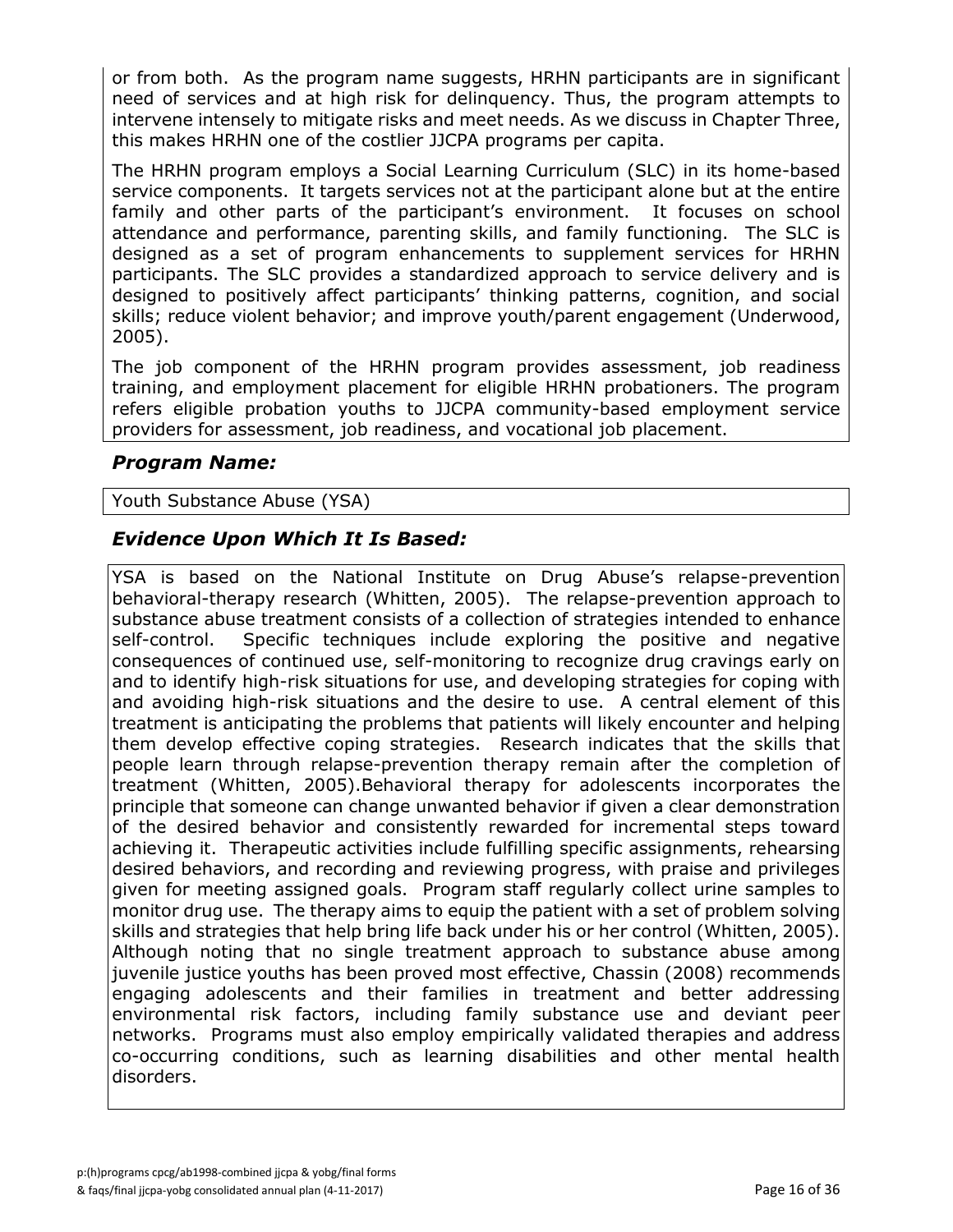*Terry Fain, Susan Turner, and Sarah Mauri Matsuda, Los Angeles County Juvenile Justice Crime Prevention Act: Fiscal Year 2014–2015 Report, Santa Monica, Calif.: RAND Corporation*

### *Description:*

The Camp Community Transition Program (CCTP), Intensive Gang Supervision (IGSP), School-Based Supervision and other supervision program DPOs refer youth with substance abuse issues to community-based providers for comprehensive assessment. A central focus of this programming is to ensure that each high-risk probationer transitioning to the community from a camp setting is scheduled for an assessment prior to release from camp and that a community-based substance abuse treatment provider sees the probationer within the first 36 hours following his or her release from the camp facility. If the assessment indicates the need for treatment, the substance abuse treatment provider employs intensive case management that will require contact with the youth and probation officer. The program provides treatment through individual, family, and group counseling. The treatment is holistic and focuses on the roots of the problem and not just on the substance abuse manifestation. The program conducts drug testing to verify abstinence and program progress. The treatment provider has access to inpatient services as needed.

Program goals are to reduce crime and antisocial behavior and reduce the number of participants with positive drug tests. YSA providers work collaboratively with schoolbased DPOs in developing a case plan that addresses the risk factors and criminogenic needs of each participant and provide the participant with substance abuse refusal skill training and a relapse-prevention plan (with emphasis placed on identifying "triggers that prompt drug use and high-risk situations that encourage drug use").

### *Program Name:*

School-Based Probation Supervision and services for Middle School and High School Probationers and At-Risk Youth

### *Evidence Upon Which It Is Based:*

The School-Based Probation Supervision Program is based on the what-works and resiliency research (Latessa, Cullen, and Gendreau, 2002). The what-works research posits that effective programs (1) assess offender needs and risk; (2) employ treatment models that target such factors as family dysfunction, social skills, criminal thinking, and problem solving; (3) employ credentialed staff; (4) base treatment decisions on research; and (5) ensure that program staff understand the principles of effective interventions (Latessa, Cullen, and Gendreau, 2002). A meta-analysis based on 548 independent study samples, Lipsey (2009) reports that the major correlates of program effectiveness are a therapeutic intervention philosophy, targeting high-risk offenders, and quality of the implementation of the intervention, a finding that was consistent with the what-works research findings. As indicated earlier, the School-Based DPOs assess probationers with a validated assessment instrument, the LARRC (Turner, Fain, and Sehgal, Turner and Fain, 2006). The LARRC is based on the what-works research. Further, school-based DPOs enhance strengthbased training, including training in FFT and MST case management interventions. Also consistent with the what-works research is the school-based probation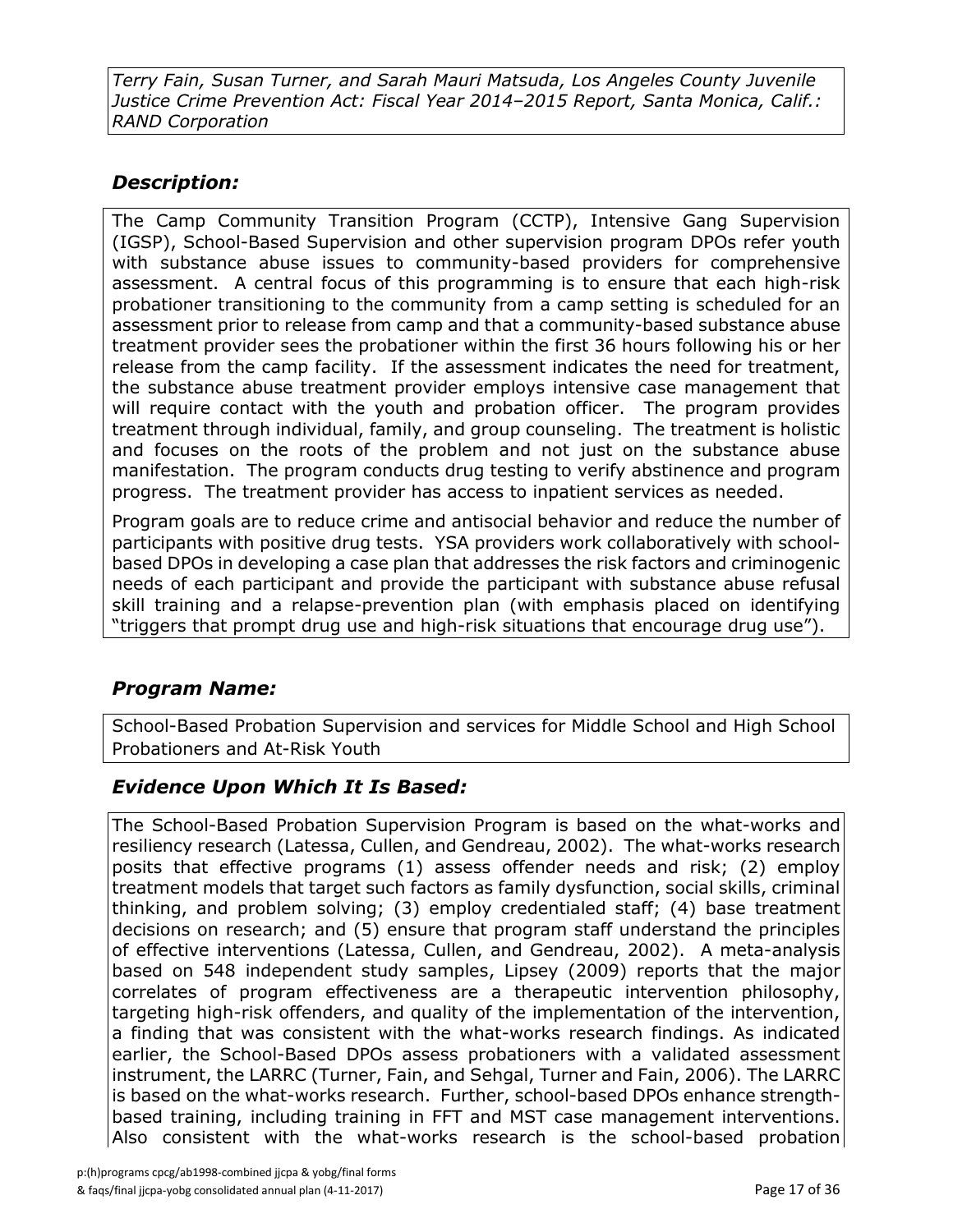supervision program's call for case-management interventions that assess the probationer's strengths and risk factors, employ strength-based case-management interventions address both risk factors and criminogenic needs, employ evidencedbased treatment interventions, provide prosocial adult modeling and advocacy, provide post probation planning with the probationer and family by the school-based DPO, and use case planning services that emphasize standards of right and wrong.

*Terry Fain, Susan Turner, and Sarah Mauri Matsuda, Los Angeles County Juvenile Justice Crime Prevention Act: Fiscal Year 2014–2015 Report, Santa Monica, Calif.: RAND Corporation*

### *Description:*

The School-Based Programs are at the core of this initiative and have as their main objective the reduction of crime and delinquency in 85 high-risk neighborhoods, by targeting School-Based Probation supervision and services for the population of probationers and at-risk youths in the schools. A secondary goal is to enhance protective factors through improved school performance. The program identified the 85 targeted neighborhoods as the most crime-affected neighborhoods in Los Angeles County on the basis of the:

-number of probationers at the neighborhoods' schools -rate of overall crime -rate of juvenile crime -rate of substance abuse -rate of child abuse and neglect -number of residents living below the poverty level

### *Program Name:*

Abolish Chronic Truancy (ACT)

### *Evidence Upon Which It Is Based:*

An OJJDP paper, Truancy: First Step to a Lifetime of Problems (Garry, 1996), cites truancy as an indicator of and "stepping stone to delinquent and criminal activity" (p. 1). The paper notes that several studies have documented the correlation between drugs and truancy. These studies have also found that parental neglect is a common cause of truancy and that school attendance improves when truancy programs hold parents accountable for their children's school attendance and when intensive monitoring and counseling of truant students are provided.

OJJDP documents several programs that have been found to be effective in reducing truancy. Operation Save Kids, a program in 12 elementary schools and two high schools in Peoria, Arizona, was a documented success. After the Office of the City Attorney notified parents of the children's absence, attendance increased for 72 percent of the youths, and the office referred 28 percent for prosecution. The program requires that the Office of the City Attorney contact the parent within three days of an unexcused absence. The parent must respond, outlining the measures that he or she has taken to ensure that the child attends school. If the student's truancy continues, the Office of the City Attorney sends a second letter to the parent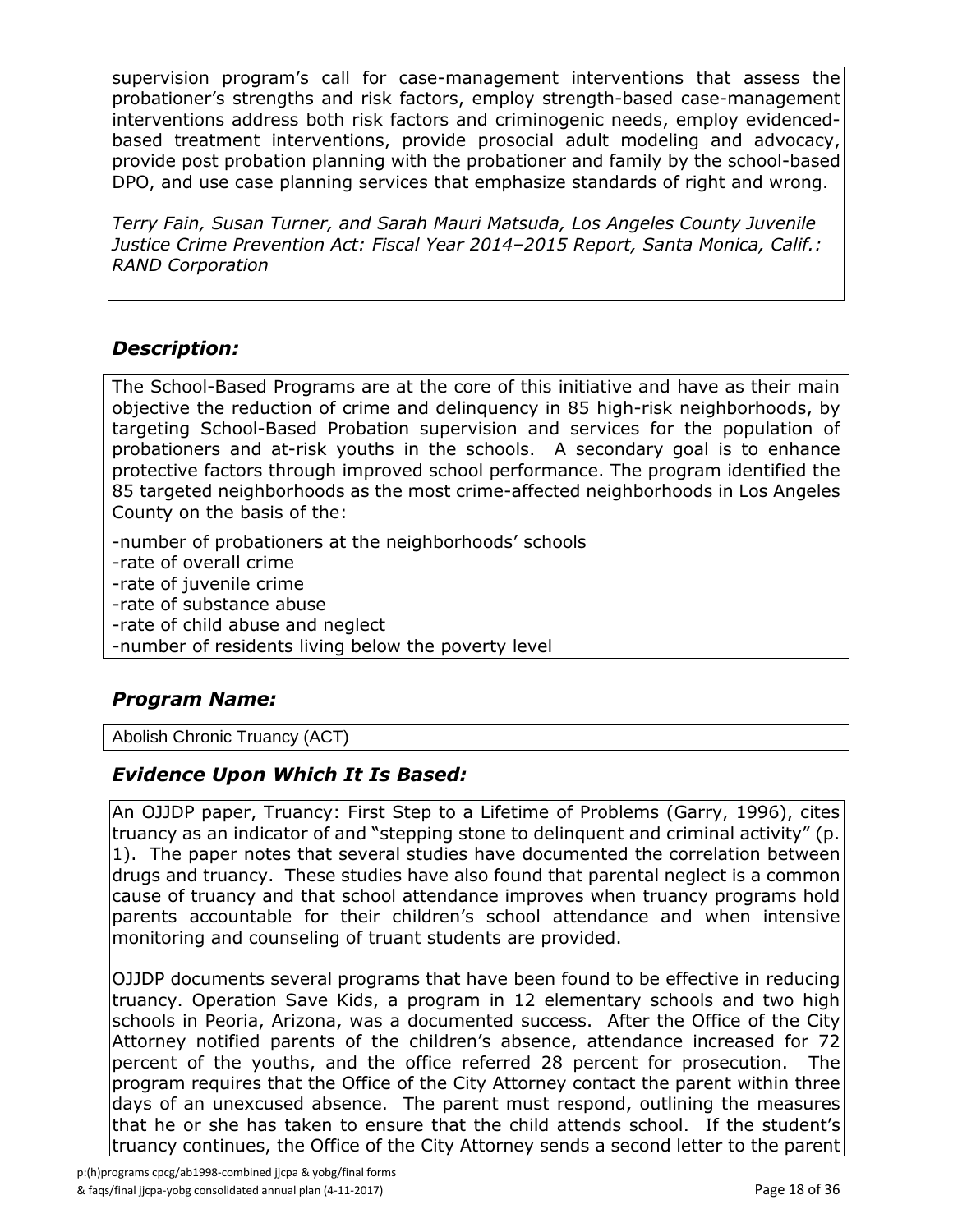notifying him or her of its intent to request a criminal filing. In lieu of formal criminal proceedings, the prosecutor can refer the family to counseling or family support programs (Garry, 1996).

The ACT program shares many components with this successful program. It refers youths with chronic truancy to the DA's office. Similarly to what happens in the Save Kids program, the DA notifies the parents of the truant youth and follows up with a formal criminal filing if the parent fails to take appropriate corrective action. The OJJDP bulletin on the Juvenile Accountability Block Grants program (Gramckow and Tompkins, 1999) cites the ACT program and presents it as one model of an approach and program that holds juvenile offenders accountable for their behavior. A more recent evaluation of truancy interventions, Dembo and Gulledge (2009) notes that important components of a successful approach should include programs based in schools, the community, the courts, and law enforcement. McKeon and Canally-Brown (2008) advocates a similar approach addressed to practitioners.

*Terry Fain, Susan Turner, and Sarah Mauri Matsuda, Los Angeles County Juvenile Justice Crime Prevention Act: Fiscal Year 2014–2015 Report, Santa Monica, Calif.: RAND Corporation*

### *Description:*

ACT is a Los Angeles County District Attorney's Office program that targets chronic truants in selected elementary schools. Program objectives are to improve school attendance through parent and child accountability while the parent still exercises control over the child and to ensure that youths who are at risk of truancy or excessive absences attend school. The program goals are to reduce truancy at selected ACT schools address attendance problems at the earliest possible time before the child's behavior is ingrained improve school performance.

### *Program Name:*

Housing-Based Supervision (HB)

### *Evidence Upon Which It Is Based:*

The Housing-Based (HB) Supervision program is based on what-works and resiliency research (Latessa, Cullen, and Gendreau, 2002; J. Hawkins and Catalano, 1992; Latessa and Lowenkamp, 2006) and treatment principles of MST and FFT (Henggeler and Schoenwald, 1998; Alexander and Parsons, 1982). The What-Works research posits that effective programs (1) assess offender needs and risk; (2) employ treatment models that target such factors as family dysfunction, social skills, criminal thinking, and problem solving; (3) employ credentialed staff; (4) employ treatment decisions that are based on research; and (5) have program staff who understand the principles of effective interventions (Latessa, Cullen, and Gendreau, 2002).

*Terry Fain, Susan Turner, and Sarah Mauri Matsuda, Los Angeles County Juvenile Justice Crime Prevention Act: Fiscal Year 2014–2015 Report, Santa Monica, Calif.: RAND Corporation*

### *Description:*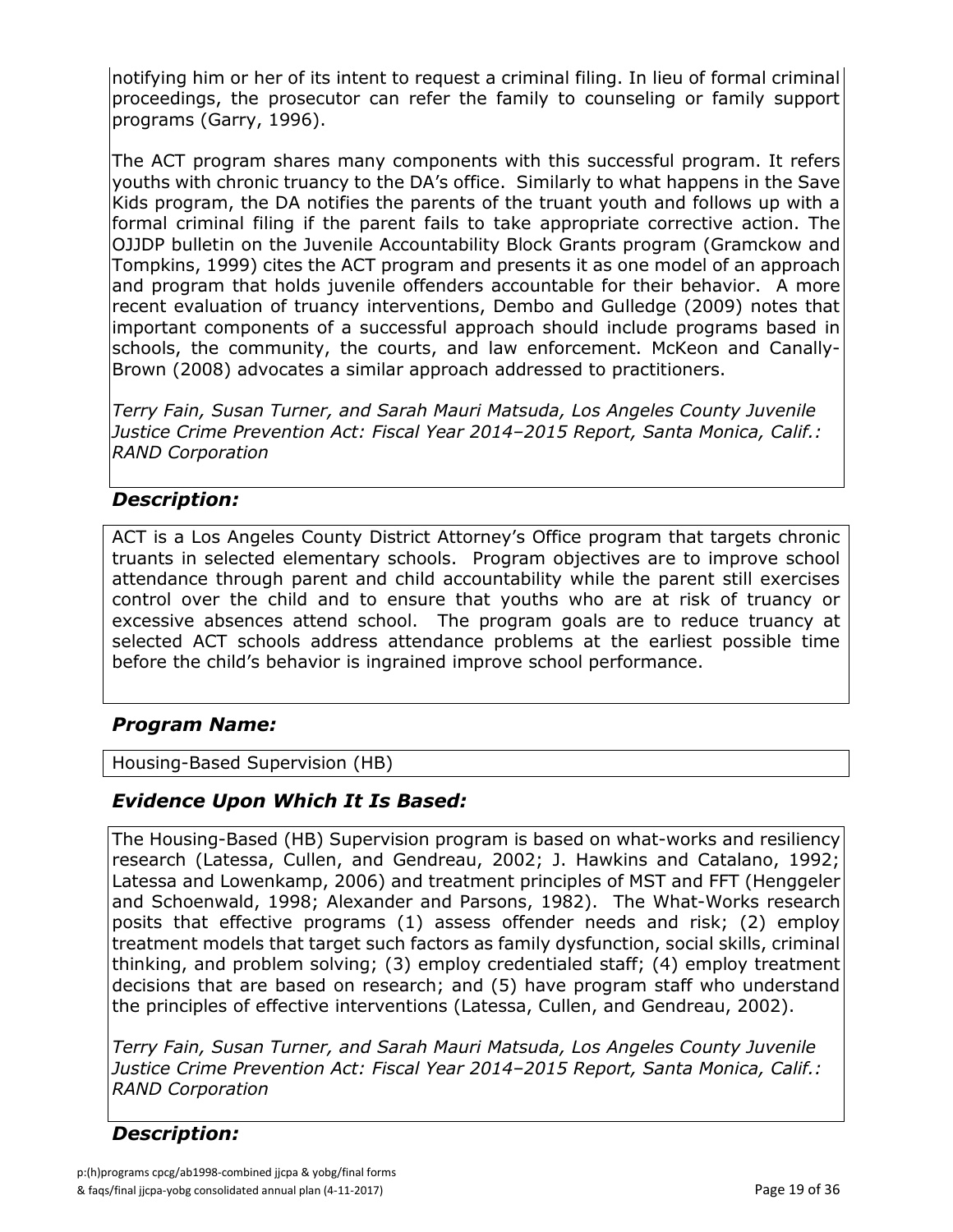The Housing-Based (HB) program provides day, evening, and weekend supervision and services for probationers, at-risk youths, and their families who live in specific housing developments within the county. County and city housing authorities partner with CBOs, schools, the Probation Department, and other county agencies to provide a menu of services specific to the probationers living in public housing developments. Additionally, this program assists the families of probationers in gaining access to resources and services that will help them become self-sufficient, thereby reducing risk factors associated with juvenile delinquency.

The program goals are to:

-provide early-intervention services for at-risk youths -provide daily monitoring of probationers -provide enhanced family services to probationers and at-risk youths -increase school attendance and performance -reduce crime rates in the housing units.

The HB program places DPOs at selected public housing developments to provide day services and supervision for probationers and at-risk youths and their families. HB DPOs employ strength-based case-management interventions based on the MST and FFT models. The HB program and case-management interventions are designed to empower parents with the skills, resources, and support needed to effectively parent their children. Additionally, school and peer-level interventions are aimed at increasing school competencies and performance, decreasing the youth's involvement with delinquent drug-using peers, and increasing association with prosocial peers.

The program is goal oriented and strives to reduce delinquency and enhance family functioning and success by implementing case-management interventions and services that:

-address criminogenic needs and risk factors, based on a research-based risk and need instrument validated for the Los Angeles delinquency population

-enhance parental monitoring skills

-enhance family affective relations

-decrease youths' association with delinquent peers

-increase youths' association with prosocial peers

-improve youths' school performance

-engage youths' in prosocial recreational outlets

-develop an indigenous support network

### *Program Name:*

Afterschool Enrichment and Supervision (Parks)

### *Evidence Upon Which It Is Based:*

The PARKS program is largely a manifestation of the Communities That Care model (Developmental Research and Programs, 1993; Brooke-Weiss et al., 2008), which combines research findings that J. Hawkins and Catalano (1992) articulates about risk and protective factors related to the development of delinquency. Research has repeatedly identified risk factors associated with adolescent problem behaviors, such as failure to complete high school, teen pregnancy and parenting, and association with delinquent peers (Tolan and Guerra, 1994; Reiss, Miczek, and Roth, 1993; J. Hawkins, Catalano, and Miller, 1992; Dryfoos, 1990). The approach that J. Hawkins and Catalano (1992) popularized identifies critical risk and protective factors in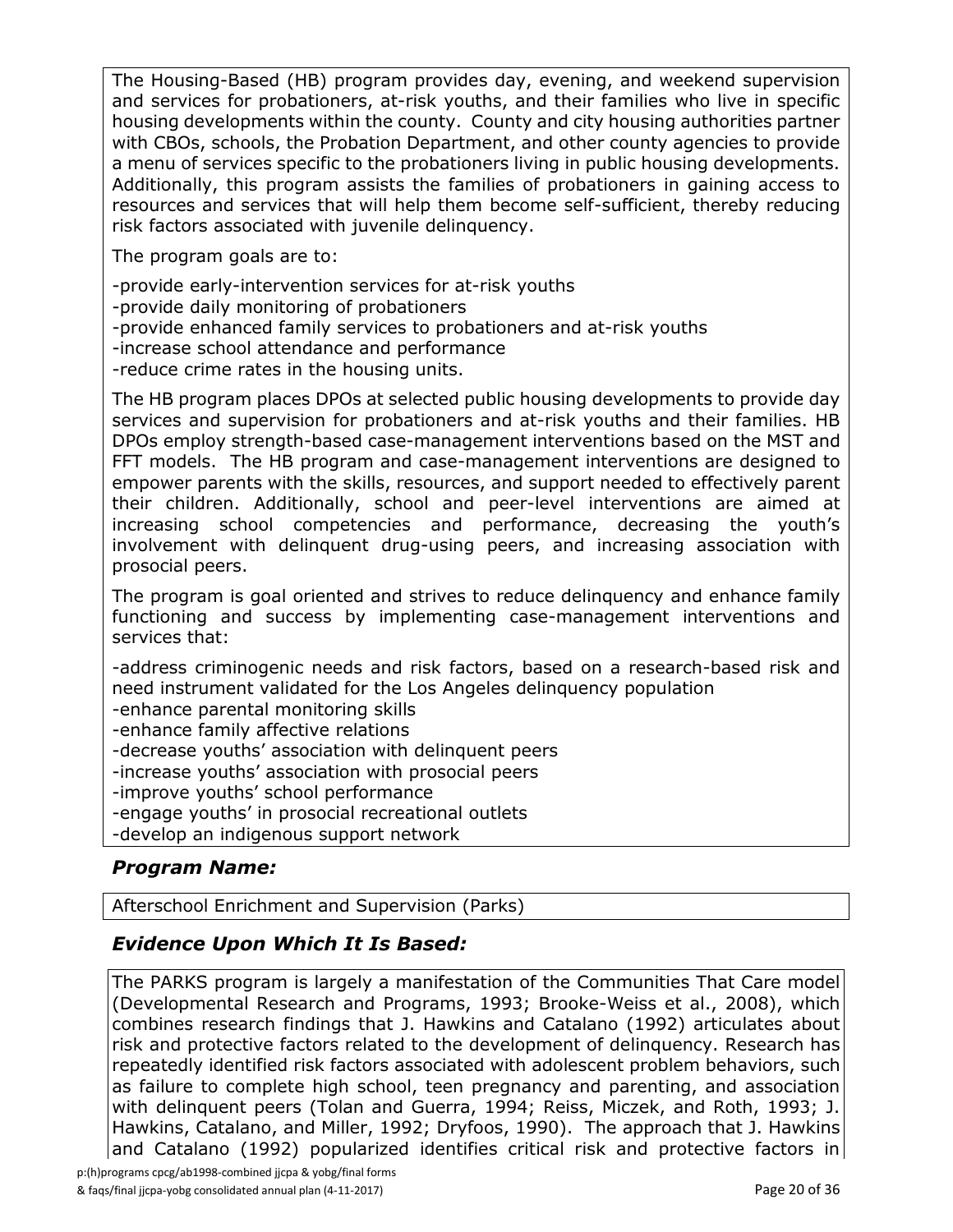various domains. Ostensibly, the more risk factors to which a child is exposed, the greater the chance of the child's developing delinquent behavior and the greater the likelihood that this antisocial behavior will become serious. However, reducing risk factors and enhancing protective factors, such as positive social orientation, prosocial bonding, and clear and positive standards of behavior, can delay or prevent delinquency (OJJDP, 1995). Communities can improve youths' chances of leading healthy, productive, crime-free lives by reducing economic and social deprivation and mitigating individual risk factors (e.g. poor family functioning, academic failure) while promoting their abilities to (1) bond with prosocial peers, family members, and mentors; (2) be productive in school, sports, and work; and (3) successfully navigate the various rules and socially accepted routines required in a variety of settings (J. Hawkins and Catalano, 1992; Connell, Aber, and Walker, 1995). Implicit in this perspective is the recognition that prevention programming must address risk factors at the appropriate developmental stage and as early as possible. JJCPA's PARKS program is based on the aforementioned theory and research.

*Terry Fain, Susan Turner, and Sarah Mauri Matsuda, Los Angeles County Juvenile Justice Crime Prevention Act: Fiscal Year 2014–2015 Report, Santa Monica, Calif.: RAND Corporation*

### *Description:*

County of Los Angeles Department of Parks and Recreation and City of Los Angeles Department of Recreation and Parks agencies, the Los Angeles Unified School District (LAUSD), the Los Angeles County Office of Education, other school districts (SDs), community-based service providers, and the Probation Department collaborate to provide after-school enrichment programs and supervision for youths on formal probation, as well as at-risk youths, in selected locations in the 85 school service areas. These after-school enrichment programs take place at county and city parks, schools, and CBOs. School-based DPOs refer probationers to the after-school program. The program offers these services at a time of the day when youths, especially probationers, are most likely to be without adult supervision, and the services aim to reduce probationers' risk of reoffending.

The program goals are to provide early-intervention services for at-risk youths and to provide monitoring, especially between the hours of 3:00 p.m. and 6:00 p.m. County of Los Angeles Department of Parks and Recreation and City of Los Angeles Department of Recreation and Parks agencies collaborate with Probation Department DPOs in providing supervision and individualized treatment services for at-risk and probationer youths. The program strives to reduce juvenile crime by:

-monitoring peer associations of probationers -providing homework assistance for participant youths -involving participant youths in prosocial activities.

### *Program Name:*

Writing Program

### *Evidence Upon Which It Is Based:*

Many juvenile detainees have reading and writing levels significantly lower than their grade levels and can be considered functionally illiterate. A study that OJJDP funded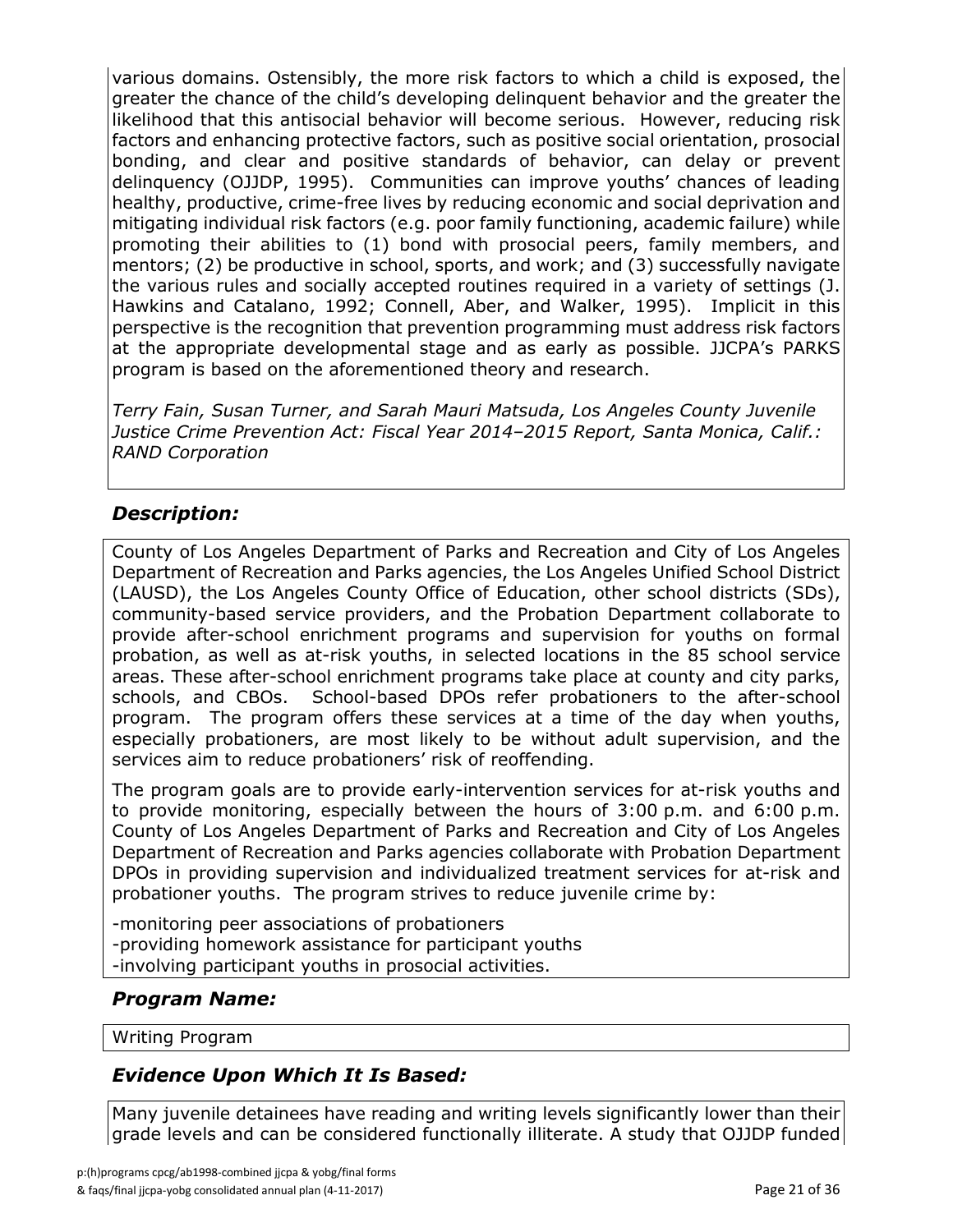and that several sites replicated demonstrated that improving literacy also improved attitudes in detained juveniles. The authors also note that experiencing academic failure can reinforce a youth's feelings of inadequacy (Hodges, Giuliotti, and Porpotage, 1994). Although there is no evidence base to demonstrate that literacy training causes reduced criminal behavior, higher literacy rates are correlated with less criminal behavior. Resiliency research has shown decreased crime and antisocial behaviors in programs that, like IOW, are based on the six points listed above (Morley et al., 2000).Drakeford (2002) reports that an intensive literacy program among juveniles confined in correctional facilities was associated with gains in oral fluency, grade placement, and overall attitude. Although Drakeford studied only a tiny sample (six youths), his conclusions are consistent with those of earlier studies that point to positive changes associated with increased literacy. O'Cummings, Bardack, and Gonsoulin (2010), combining data from five studies of literacy programs implemented in juvenile correctional facilities, suggests that "systemic and intensive reading interventions can have a positive impact on youth during incarceration, may improve their attitudes towards reading, and influences academic and vocational outcomes following incarceration" (p. 4).

*Terry Fain, Susan Turner, and Sarah Mauri Matsuda, Los Angeles County Juvenile Justice Crime Prevention Act: Fiscal Year 2014–2015 Report, Santa Monica, Calif.: RAND Corporation*

### *Description:*

The Writing Program (currently IOW) aims to reduce crime by teaching interpersonal skills in juvenile hall through a biweekly writing class for youths subject to long-term detention in juvenile hall. The program teaches creative writing to incarcerated participants to discourage youth violence, building in its place a spirit of honest introspection, respect for others (values), and alternative ways of learning (skillbuilding activities). The program distributes participants' writings to parents, school libraries, government officials, and the general public.

The program uses writing to develop interpersonal and communication skills for youths who volunteer to participate in the program. The participants meet weekly, in sessions that professional writers lead, to write and critique their written work with others in the group. The program guides participants both in their writing and in their discussion of their written work, providing experience in building a supportive community. The professional writers work closely with the participating youths and provide activities consistent with resiliency research. The program activities involve:

-clear and consistent standards for prosocial behavior: opportunities to accept responsibility and accountability for their actions

-healthy beliefs: open dialogues in which participants learn healthy values and express those learned values in writing and public speaking

-prosocial bonding with adults outside the participant's family: positive adult role models who validate participants' capabilities and talents

-opportunity for meaningful involvement in positive activities: shared personal insights that benefit all participants

-skill-building activities: interpersonal skills learned through written and oral communication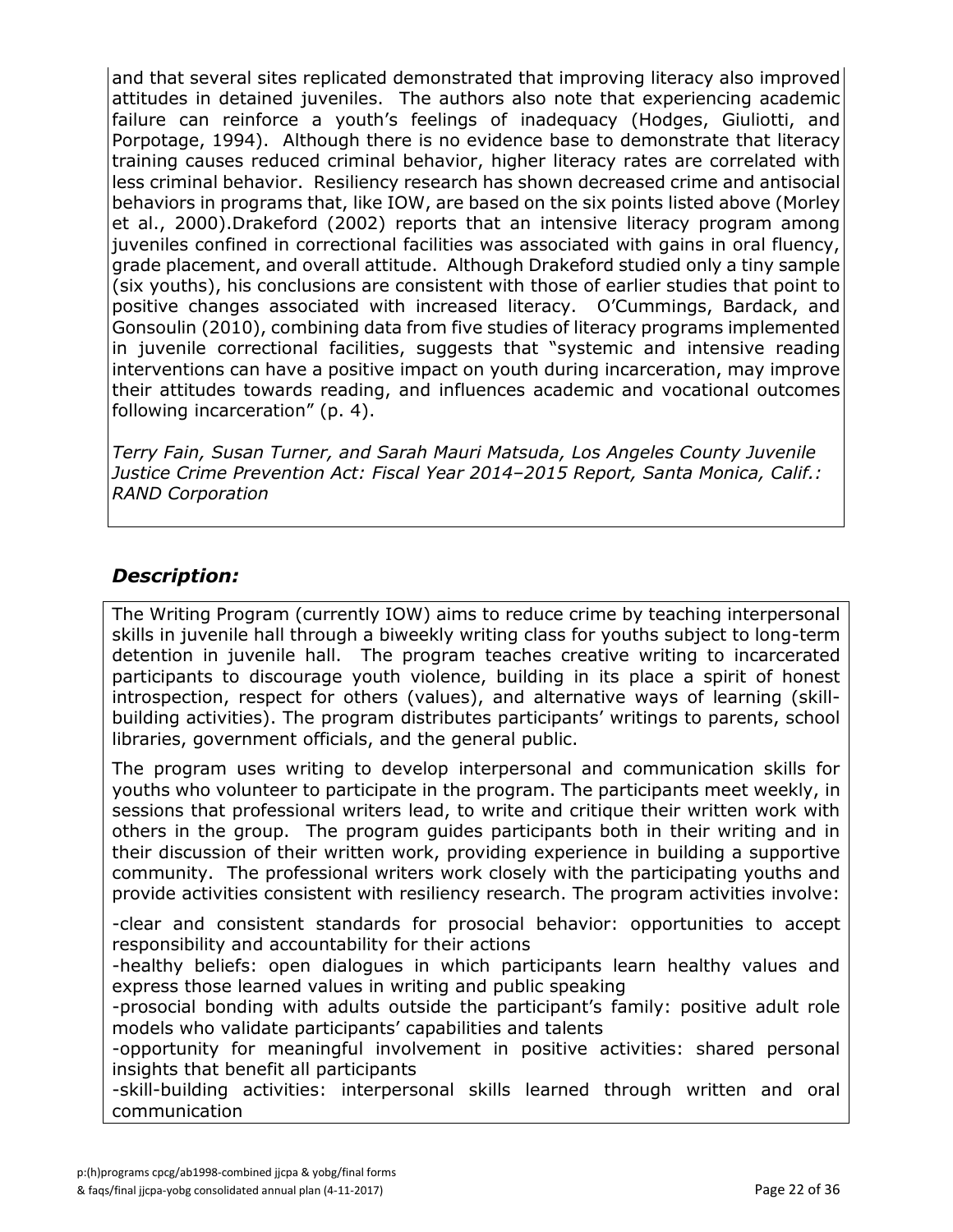recognition: distribution of participants' writing to parents, schools, libraries, government officials, and the general public.

### *Program Name:*

Parent/Guardian/Caregiver Support Groups

### *Evidence Upon Which It Is Based:*

Parents play a critical factor in the social and emotional development of a child which can increase or decrease delinquent and problem behaviors. A strong affectionate, supportive relationship between a parent-child that includes positive discipline methods, close monitoring and supervision and parental advocacy is effective for preventing delinquency and other problem behaviors.

Research indicates that programs which include behavioral parent training, parent education, parent support groups, in-home parent support and parent involvement in youth groups are most effective.

Development Services Group, Inc. 2010. "Parent Training." Literature Review. Washington, DC.: Office of Juvenile Justice and Delinquency Prevention.

### *Description:*

Through local CBOs, formation and support of parent support and advocacy groups to include "system" navigation, educational, and legal rights issues.

#### *Program Name:*

Direct services for 236 WIC/At-risk Youth

### *Evidence Upon Which It Is Based:*

The Welfare and Institutions Code (WIC) Section 236 allows Probation to engage in activities designed to prevent juvenile delinquency. Based on the Causal Model of Delinquency and the Principles of Effective Correctional Interventions, an actuarial risk assessment should be utilized to provide youth with targeted services to address their criminogenic risk factors.

### *Description:*

Connections to appropriate levels of educational supports (tutoring, literacy, and homework assistance) and connections to positive and pro-social community programs delivered by Community-based Organizations.

### *Program Name:*

Educational Enhancements and Cognitive Behavioral Treatment at Juvenile Day Reporting Centers

### *Evidence Upon Which It Is Based:*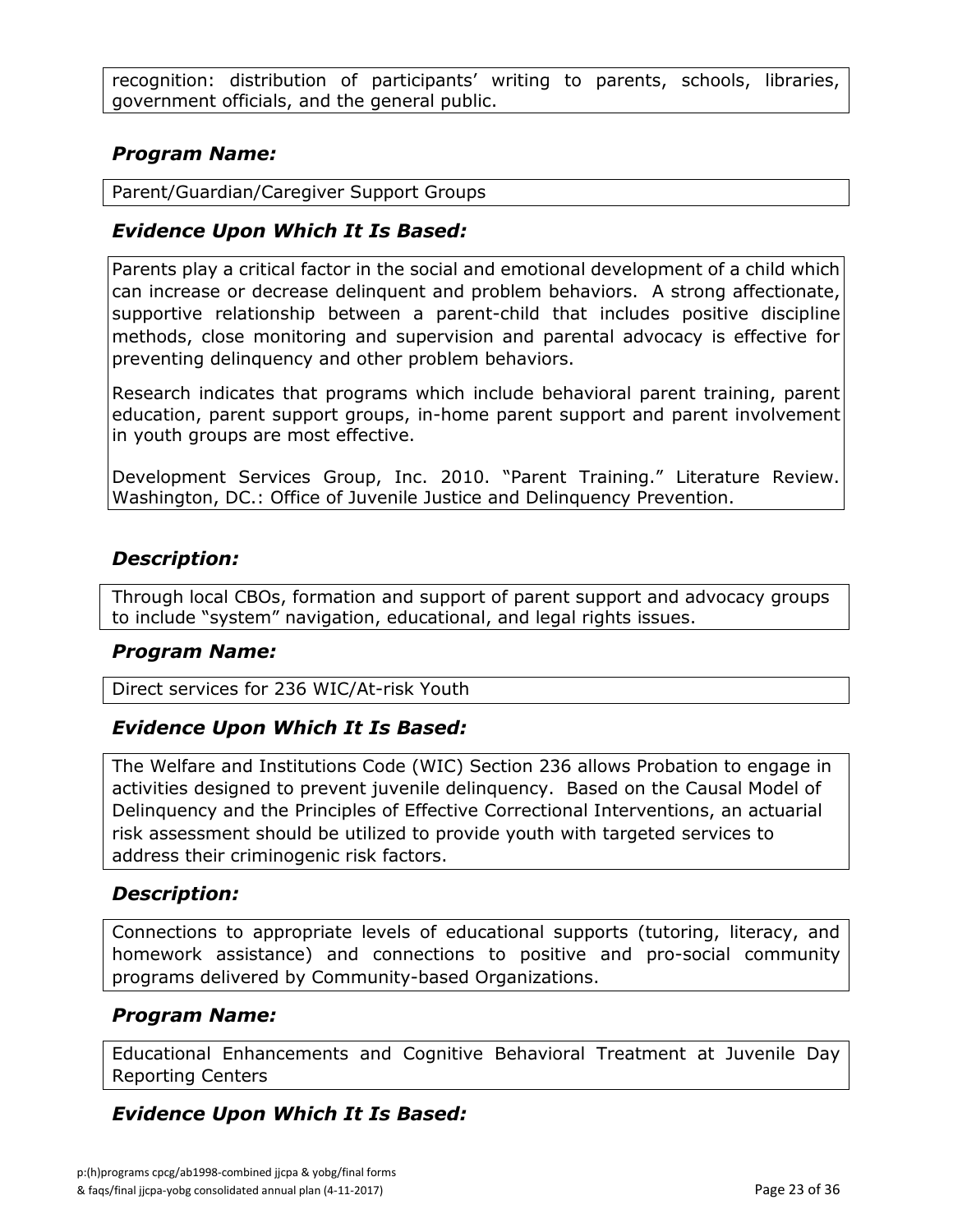The use of cognitive behavioral programs at the Juvenile Day Reporting Centers is predicated on the Principles of Effective Correctional Interventions (Andrew's Bonta & Hoge, 1190: Gendreau, 1996; Gendreau & Andrews, 1990) which indicate that "*Effective interventions are behavioral in nature. A well-designed behavioral program combines a system of reinforcement with modeling by the treatment provider to teach and motivate offenders to perform prosocial behaviors. In addition, problem solving and self-instructional training may be used to change the offenders' cognitions, attitudes, and values that maintain antisocial behavior."* 

Aggression Replacement Training is an Office of Juvenile Justice and Delinquency Prevention model program which has proven to be effective for the juvenile population.

#### **Study 1**

Washington State Institute for Public Policy. 2004. *Outcome Evaluation of Washington State's Research-Based Programs for Juvenile Offenders*. Olympia, Wash.: Washington State Institute for Public Policy. <http://www.wsipp.wa.gov/rptfiles/04-01-1201.pdf>

### **Study 2**

Gundersen, Knut K., and Frode Svartdal. 2006. "Aggression Replacement Training in Norway: Outcome Evaluation of 11 Norwegian Student Projects." *Scandinavian Journal of Education Research* 50(1):63–81.

### *Description:*

Cognitive Behavioral Treatment Groups such as Aggression Replacement Training and educational enhancements such as tutoring and homework assistance provided by Community-Based Organizations at the Juvenile Day Reporting Centers.

### *Program Name:*

Commercially Sexually Exploited Children (CSEC) Prevention and Education

### *Evidence Upon Which It Is Based:*

Sex exploitation of at-risk youth is a prevalent and persistent problem that is expanding throughout the nation. Vulnerable youth are being trafficked at an alarming rate, especially by gangs who are actively recruiting, kidnapping and victimizing children. The "Word on the Street" prevention curriculum was developed by the Department in collaboration with survivors, mental health professionals, and community-based organizations who provide direct services to youth who are victims of sex trafficking. The curriculum is based on Principles of Effective Correctional Interventions (Andrew's Bonta & Hoge, 1190: Gendreau, 1996; Gendreau & Andrews, 1990).

The curriculum is a promising practice that will be evaluated for treatment efficacy (pre/post test measurements).

### *Description:*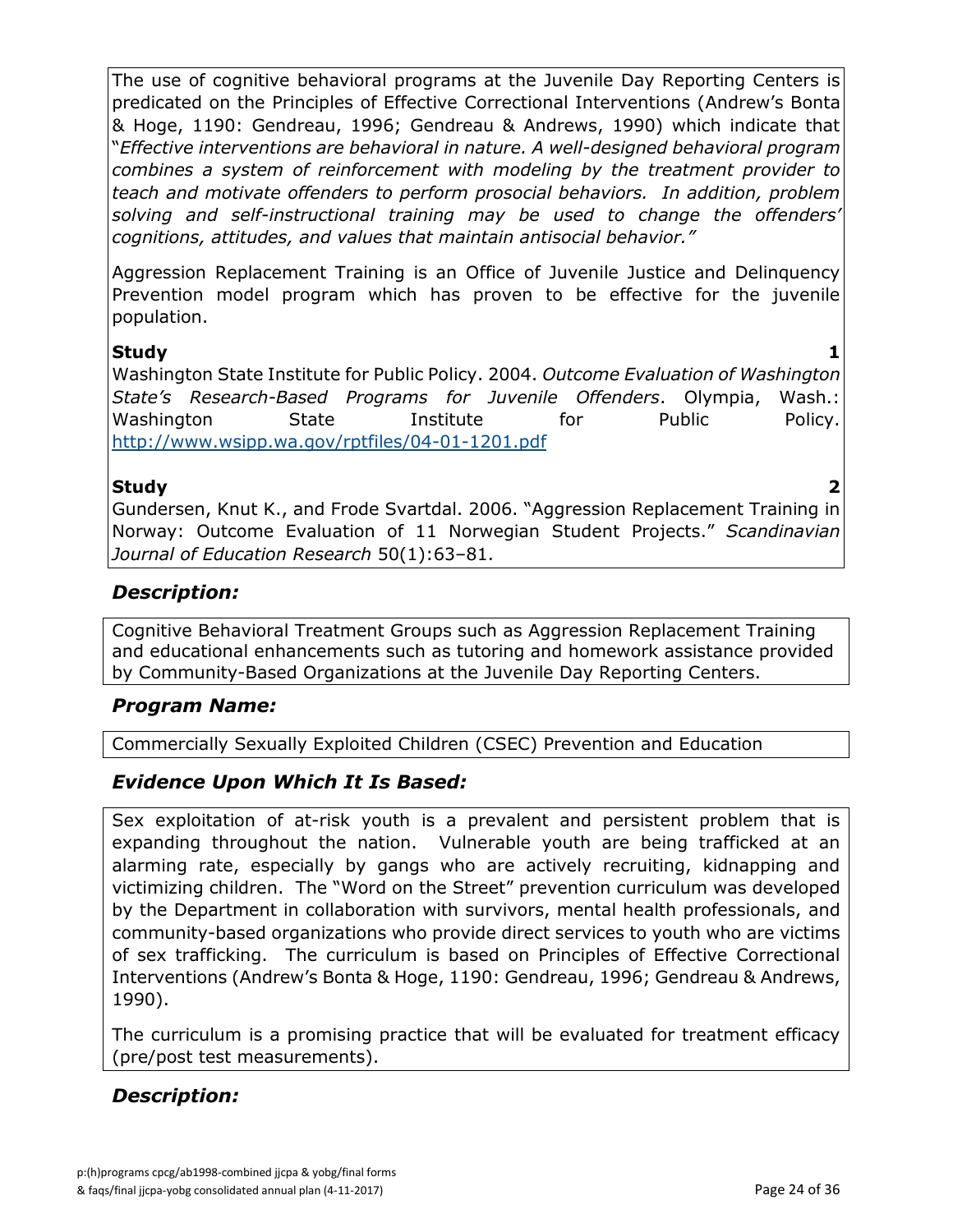Prevention, Intervention and Education for probation and at-risk youth and parents/guardians/caregivers regarding Sex Trafficking.

### *Program Name:*

Countywide Expansion of Restorative Justice

### *Evidence Upon Which It Is Based:*

The use of restorative justice practices is based on the evidence that suggests restorative justice practices that address harm caused by crime as it pertains to the victim's perspective is effective at reducing recidivism, and post-traumatic stress of the victim. (Strang H, Sherman LW, Mayo-Wilson E, Woods D, Ariel B. Restorative justice conferencing (RJC) using face-to-face meetings of offenders and victims: Effects on offender recidivism and victim satisfaction: A systematic review. Campbell Systematic Reviews. 2013:12. *Accessed on March 24, 2017)*

### *Description:*

These programs focus on victim/offender mediation and serve as a diversion to criminal filing and/or alternative to school suspension/expulsion.

#### *Program Name:*

Front-end services to eliminate the need for continued detention

### *Evidence Upon Which It Is Based:*

The use of Diversion programs and services are predicated on research that indicates that formal system processing and/or incarceration of specific youth has criminogenic effects and successful diversion programs are better reducing recidivism and posttraumatic stress of victims.

The types of services to be offered will include conflict resolution, victim restitution and intensive case management for youth at-risk of entering the delinquency system for a first time arrest.

### *Description:*

Pre-disposition family-centered and home-based services. These programs would serve youth and families in cases where there is an allegation of battery against parent or vandalism in the home resulting in the minor's detention.

#### *Program Name:*

Job Stipends and Vocational Training

### *Evidence Upon Which It Is Based:*

According to the economic model of crime, employment reduces the probability of engaging in crime by increasing income, reducing free time available for criminal activity, and the social learning of conventional norms.

Development Services Group, Inc. 2010. "Vocational Job Training." Literature Review. Washington, DC.: Office of Juvenile Justice and Delinquency Prevention.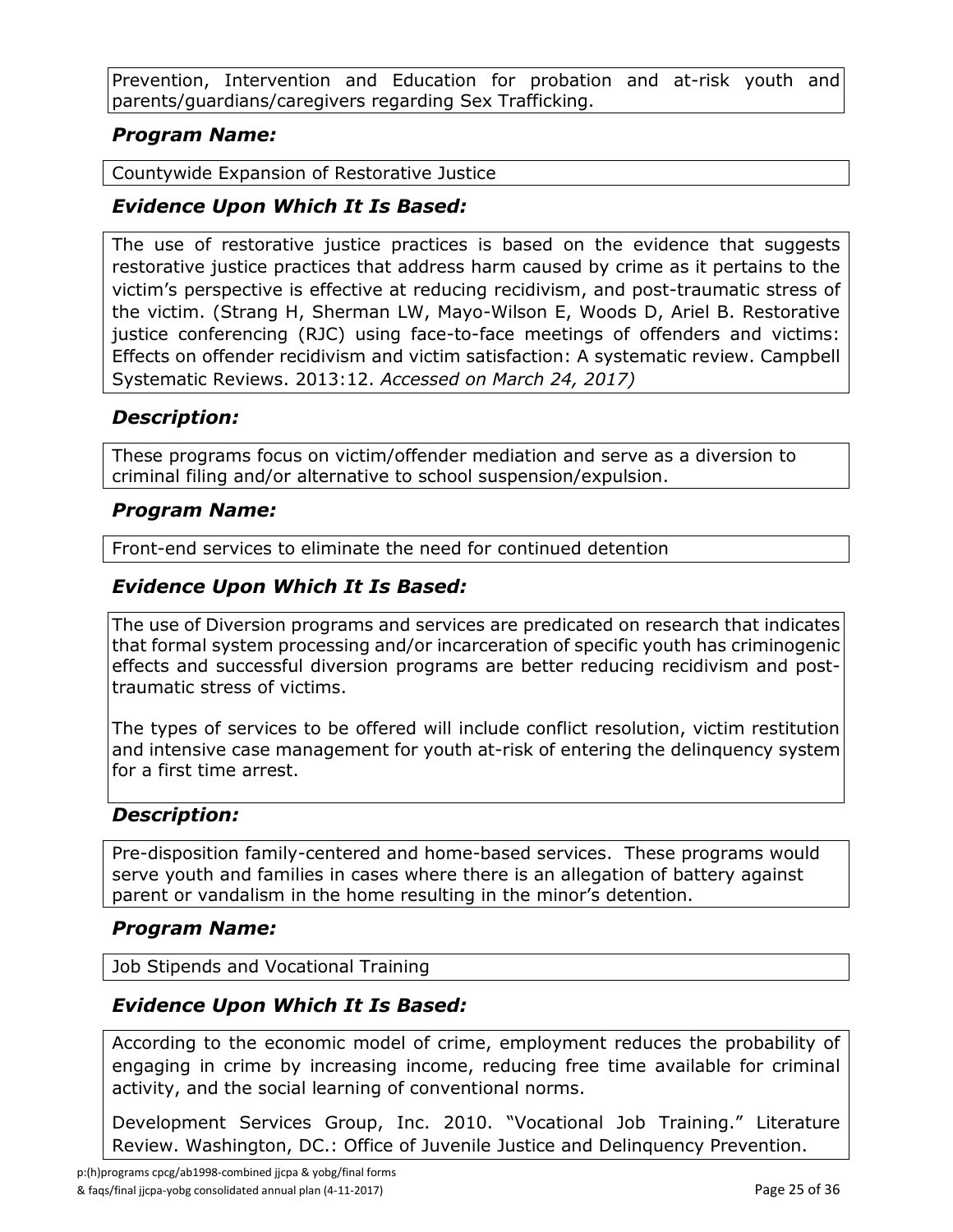### *Description:*

Employment and vocational education training to include job placement through the utilization of job stipends.

### *Program Name:*

After-School Enrichment Summer/Vacation Strategies including Arts and Park **Activities** 

#### *Evidence Upon Which It Is Based:*

The Office of Juvenile Justice and Delinquency Prevention in partnership with the National Endowment for the Arts, conducted a literature review on the impacts of art programming for at-risk and justice-involved youths. The report which was last updated in May 2016 documented, "the arts can provide an outlet for addressing emotional and/or problem behaviors through opportunities to learn new skills, develop new talents, and express thoughts and ideas in creative and therapeutic ways (Ezell and Levy 2003). Similarly, for youths dealing with trauma or victimization (including exposure to violence), the arts can help them to cope with painful experiences by fostering resiliency (Heise 2014)."

The Arts programs being implemented throughout the County are designed to improve the youth's problem-solving skills, and social competence through creative expression in various art forms. ("An Evaluation of an Arts Program for Incarcerated Juvenile Offenders." *Journal of Correctional Education* 54(3):108–14.)

The services being funded to the Department of Parks and Recreation is based on the Protective Factors, Social Learning and Social Control theories. Research of these theoretical frameworks indicates that youth can learn from prosocial peers, teachers and family and develop positive attachments that lead to adherence of positive prosocial behaviors which prevent delinquent behaviors. (Development Services Group, Inc. 2015. "Protective Factors for Delinquency." Literature review. Washington, D.C.: Office of Juvenile Justice and Delinquency Prevention.)

#### *Description:*

Programs and services available to JJCPA participants through the Arts Commission and Parks and Recreation during breaks of the academic calendar.

#### *Program Name:*

Law Enforcement Programs

### *Evidence Upon Which It Is Based:*

Research indicates that community level factors contribute to the crime and delinquency within the georgraphical construct. The formation of community mobilization efforts have been successful at minimizing the influences of anti-social peers and activities while improving the relationships of at-risk youth with legitimate social institutions such as school. The Safe Passage program is designed to minimize crime in an area that impacts at-risk youth ability to attend school and participate in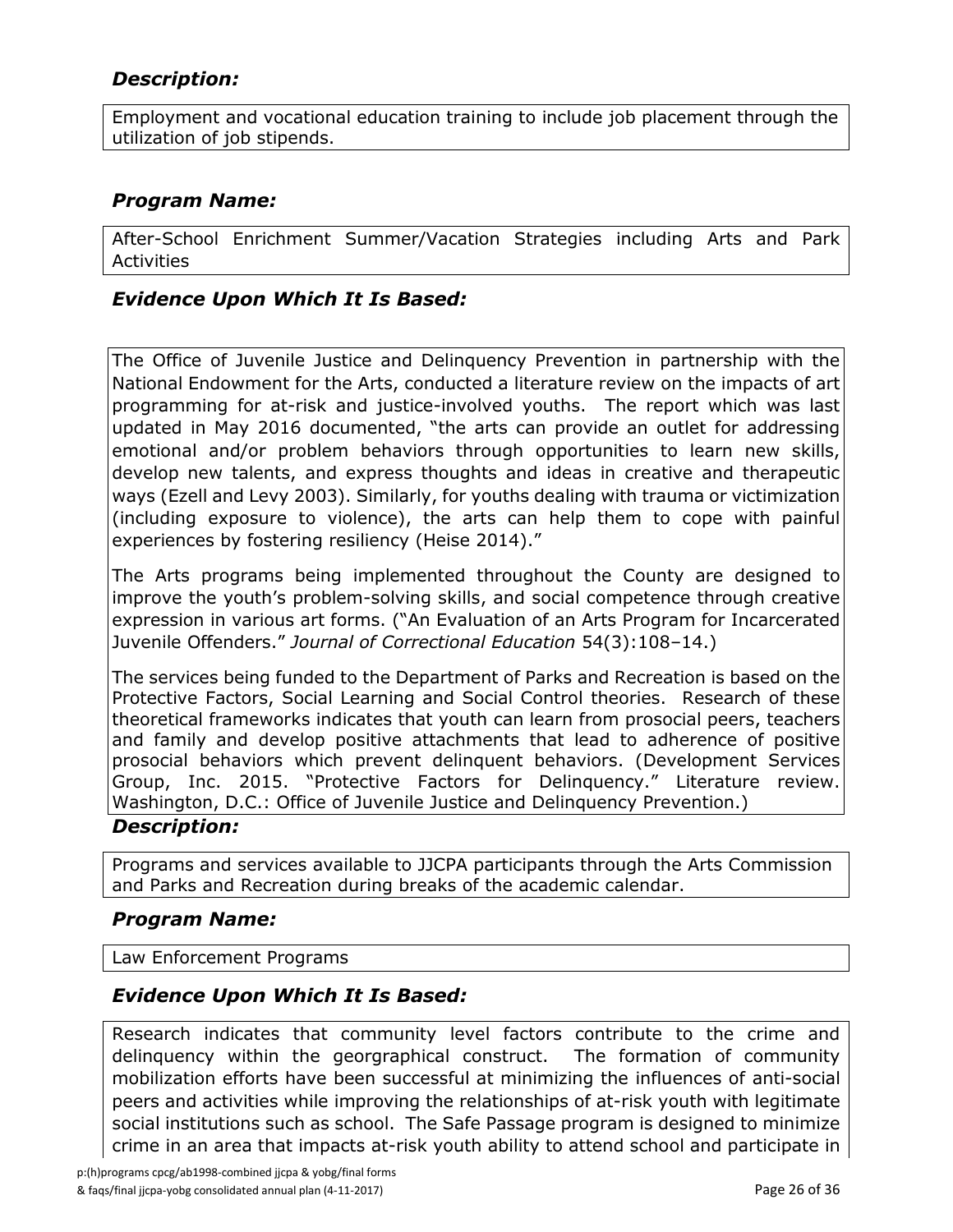pro-social afterschool enrichment programs. Law Enforcement agencies patrol areas of high crime during times when youth are traveling from home to school and school back home, allows the youth a safe passage while mitigating the influence of criminal activity that is easy accessible.

Development Services Group, Inc. 2009. "Community Awarenses/Mobilization." Literature Review. Washington, DC.: Office of Juvenile Justice and Delinquency Prevention.

### *Description:*

Increase capacity of existing law enforcement community mobilization efforts through the coordination of Safe Passages.

### *Program Name:*

Early Intervention and Diversion Program

### *Evidence Upon Which It Is Based:*

The theoretical frameworks for developing the early intervention and diversion program is predicated on the labeling theory and differential association theory. More recent practices include providing services in a different setting (community) to minimize the impact of potential dampening of positive effects of treatment and services in an institutional setting and to include direct therapeutic service based on risk, need and responsivity model. Development Services Group, Inc. 2017. "Diversion Programs." Literature review. Washington, D.C.: Office of Juvenile Justice and Delinquency Prevention.

### *Description:*

The Early Intervention and Diversion Program is designed to provide at-risk youth and their families with the coordinated supportive services necessary to decrease the likelihood of ongoing delinquency and increase the potential for keeping these youth and families outside of the delinquency system. The New Direction program will provide services to youth and their families investigated by the Los Angeles County Probation Department (Probation) for offenses that do not meet the criteria for a mandatory referral to the Los Angeles County District Attorney's Office. The overall goal of this program is that in lieu of delinquency, these youth and families will receive health, mental health and other important services that will enhance the family unit and divert the youth from ever entering the juvenile justice system.

### *Program Name:*

After-School Enrichment Services (Expansion)

### *Evidence Upon Which It Is Based:*

p:(h)programs cpcg/ab1998-combined jjcpa & yobg/final forms The Afterschool Enrichment Services programming is largely a manifestation of the Communities That Care model (Developmental Research and Programs, 1993; Brooke-Weiss et al., 2008), which combines research findings that J. Hawkins and Catalano (1992) articulates about risk and protective factors related to the development of delinquency. Research has repeatedly identified risk factors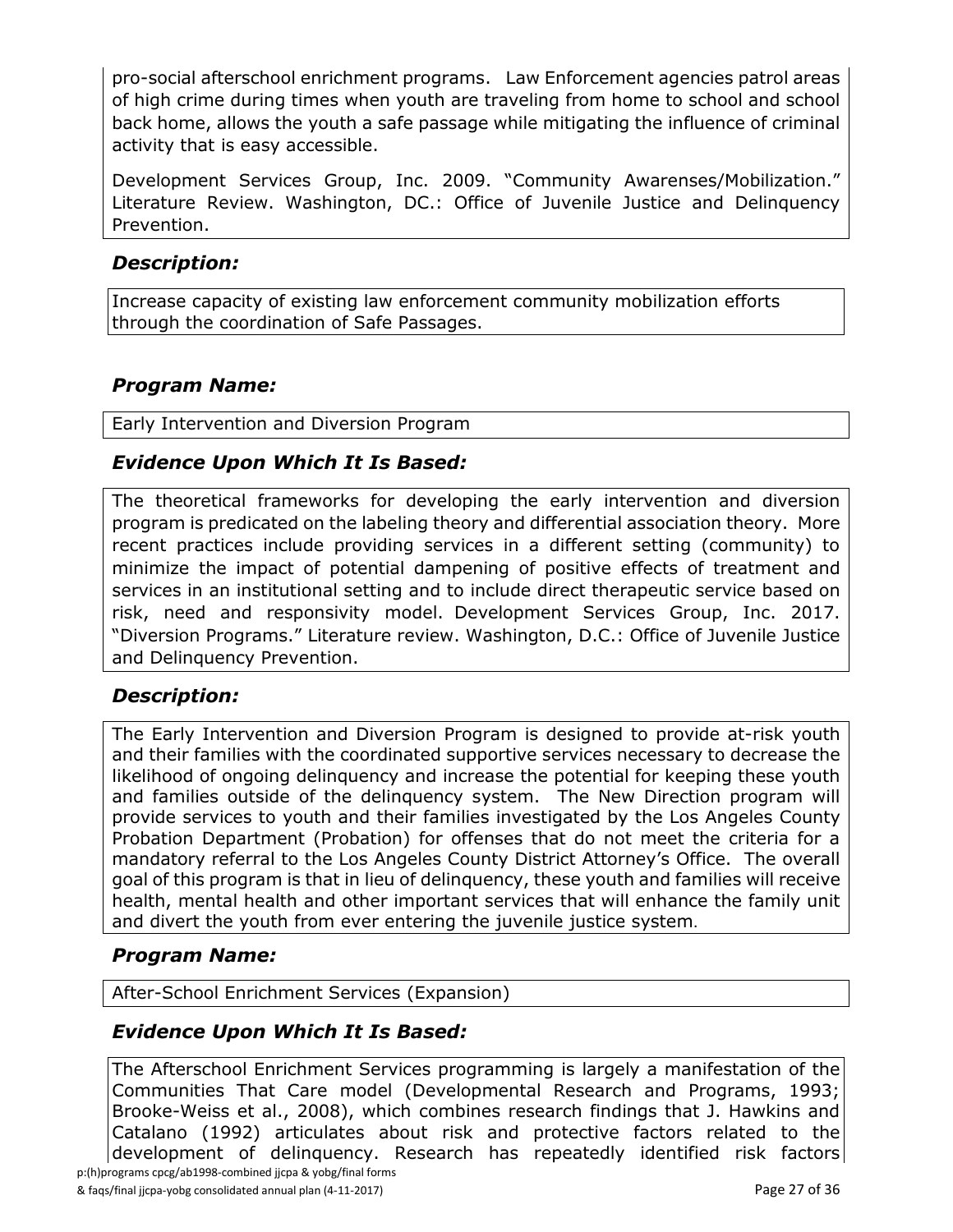associated with adolescent problem behaviors, such as failure to complete high school, teen pregnancy and parenting, and association with delinquent peers (Tolan and Guerra, 1994; Reiss, Miczek, and Roth, 1993; J. Hawkins, Catalano, and Miller, 1992; Dryfoos, 1990). The approach that J. Hawkins and Catalano (1992) popularized identifies critical risk and protective factors in various domains. Ostensibly, the more risk factors to which a child is exposed, the greater the chance of the child's developing delinquent behavior and the greater the likelihood that this antisocial behavior will become serious. However, reducing risk factors and enhancing protective factors, such as positive social orientation, prosocial bonding, and clear and positive standards of behavior, can delay or prevent delinquency (OJJDP, 1995). Communities can improve youths' chances of leading healthy, productive, crime-free lives by reducing economic and social deprivation and mitigating individual risk factors (e.g. poor family functioning, academic failure) while promoting their abilities to (1) bond with prosocial peers, family members, and mentors; (2) be productive in school, sports, and work; and (3) successfully navigate the various rules and socially accepted routines required in a variety of settings (J. Hawkins and Catalano, 1992; Connell, Aber, and Walker, 1995). Implicit in this perspective is the recognition that prevention programming must address risk factors at the appropriate developmental stage and as early as possible. JJCPA's Afterschool Enrichment services is based on the aforementioned theory and research.

*Terry Fain, Susan Turner, and Sarah Mauri Matsuda, Los Angeles County Juvenile Justice Crime Prevention Act: Fiscal Year 2014–2015 Report, Santa Monica, Calif.: RAND Corporation*

### *Description:*

The expansion of After-School Enrichment Services includes pro-social activities for youth after-school and on weekends (e.g., sports, arts, writing, recreational program services).

### *Program Name:*

Educational Services (Expansion)

### *Evidence Upon Which It Is Based:*

Research indicates that afterschool programs "have the potential to impact a range of positive learning and development outcomes," specifically in the areas of academic achievement, social/emotional development, delinquency prevention, and health and wellness.

Priscilla Little, Christopher Wimer, and Heather Weiss (2008, February). *After School Programs in the 21st Century: Their Potential and What It Takes to Achieve It*. Issues and Opportunities in Out-of-School Time Evaluation Brief No. 10. Cambridge, MA Harvard Family Research Project.

### *Description:*

The expansion of Educational Services includes connections to appropriate levels of educational supports (tutoring, literacy, homework assistance, day treatment) for youth.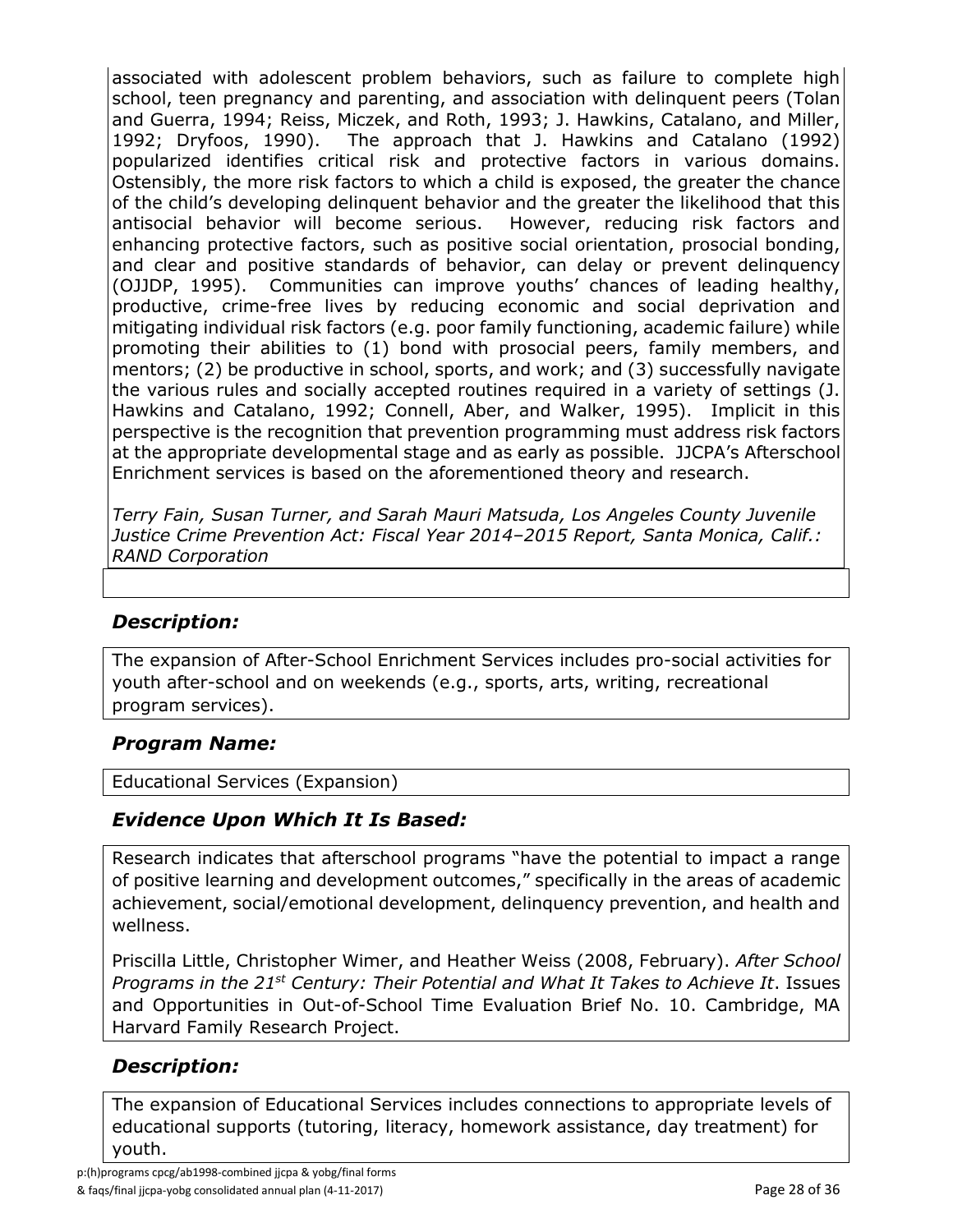#### *Program Name:*

Employment Services (Expansion)

#### *Evidence Upon Which It Is Based:*

According to the economic model of crime, employment reduces the probability of engaging in crime by increasing income, reducing free time available for criminal activity, and the social learning of conventional norms.

Development Services Group, Inc. 2010. "Vocational Job Training." Literature Review. Washington, DC.: Office of Juvenile Justice and Delinquency Prevention.

#### *Description:*

Employment Services includes expansion of employment related program services for youth (e.g. job/vocational training skills, work readiness, paid stipends, internships).

#### *Program Name:*

Youth and Family Services (Expansion)

#### *Evidence Upon Which It Is Based:*

Based on the Juvenile Detention Alternatives Initiative (JDAI) Research and Policy Series publication *Family Engagement in Juvenile Justice*, "The best juvenile justice systems value the parent-child and the family relationships…Genuine family involvement and engagement is vital to achieving positive long term outcomes for the vulnerable youth in the justice system."

The core concept of Family Centered Justice is founded on the understanding that parents play a critical factor in the social and emotional development of a child which can increase or decrease delinquent and problem behaviors. A strong affectionate, supportive relationship between a parent-child that includes close monitoring and supervision, and parental advocacy is effective for preventing delinquency and other problem behaviors.

Research indicates that programs which invite family involvement in planning and treatment, and include behavioral parent training, parent education, parent support groups, in-home parent support and parent involvement in youth groups are most effective.

Juvenile Detention Alternative Initiative Research and Policy Series, *Family Engagement in Juvenile Justice* (n.d.). Retrieved from [http://www.mass.gov/eohhs/docs/dys/jdai/family-engagement-brief.pdf.](http://www.mass.gov/eohhs/docs/dys/jdai/family-engagement-brief.pdf)

Development Services Group, Inc. 2010. "Parent Training." Literature Review. Washington, DC.: Office of Juvenile Justice and Delinquency Prevention.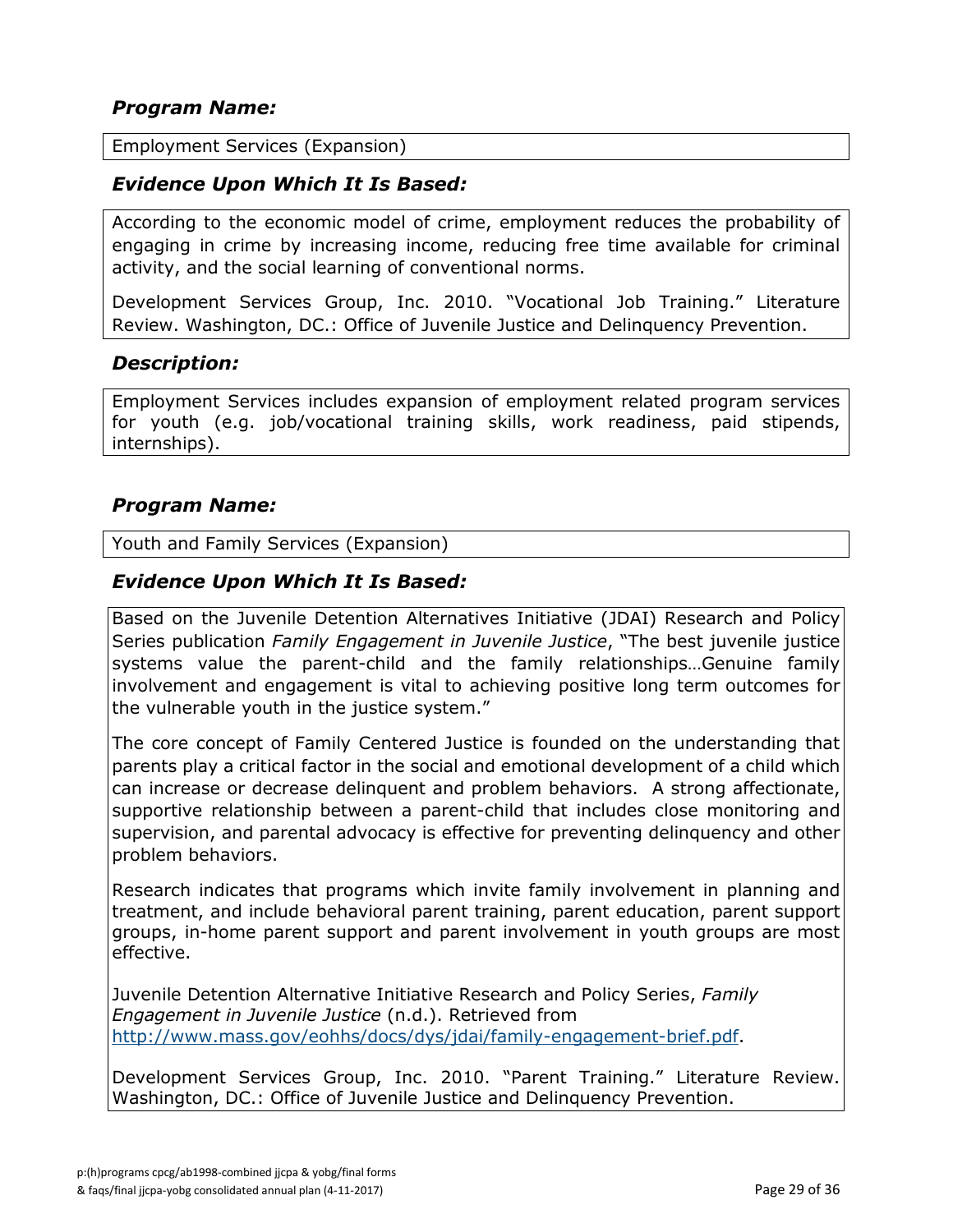### *Description:*

The expansion of services for Youth and Family includes various family support services (e.g. mentoring, parenting, peer support, training, systems navigation).

#### *Program Name:*

Mental Health Services (Expansion)

### *Evidence Upon Which It Is Based:*

Many youth that come to the attention of delinquency or juvenile justice systems have substantially higher rates of mental health disorders than youth in the general population. The National Center for Mental Health and Juvenile Justice Resource Center Partnership/Models for Change Publication *Better Solutions for Youth with Mental Health Needs in the Juvenile Justice System* reports that "65% to 70% of youth in contact with the juvenile justice system have a diagnosable mental health disorder." The brief also highlights the importance of referring youth to effective, evidence-based treatment programs within the community which support the family's involvement in the juvenile justice system.

Research indicates that comprehensive mental health programs, available at each stage of the delinquency system, should be the result of collaborative partnerships with the mental health community and systems of care tasked with serving youth. These programs will have a significant impact on preventing and reducing juvenile delinquency, empowering families and improving outcomes.

National Center for Mental Health and Juvenile Justice Resource Center Partnership/Models for Change, *Better Solutions for Youth with Mental Health Needs in the Juvenile Justice System* (n.d.). Retrieved from [https://www.ncmhjj.com/wp-content/uploads/2014/01/Whitepaper-Mental-](https://www.ncmhjj.com/wp-content/uploads/2014/01/Whitepaper-Mental-Health-FINAL.pdf)[Health-FINAL.pdf](https://www.ncmhjj.com/wp-content/uploads/2014/01/Whitepaper-Mental-Health-FINAL.pdf)

National Mental Health Association, 2004. *Mental Health Treatment for Youth In the Juvenile Justice System: A Compendium of Promising Practices.*  Retrieved from -

[https://www.nttac.org/views/docs/jabg/mhcurriculum/mh\\_mht.pdf](https://www.nttac.org/views/docs/jabg/mhcurriculum/mh_mht.pdf)

#### *Description:*

The expansion of services for Mental Health includes counseling and supportive mental health services for youth and families.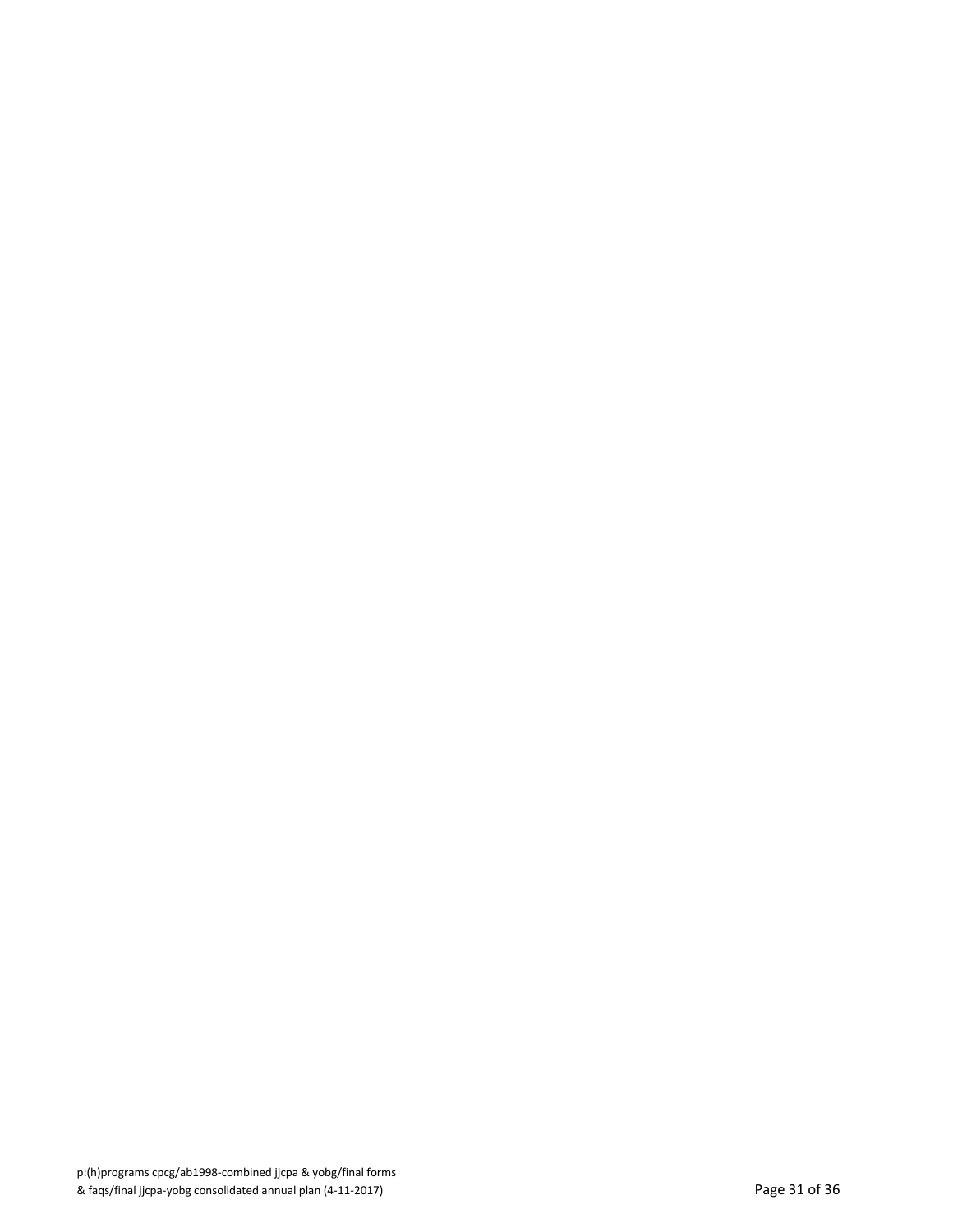### **Part III. Youthful Offender Block Grant (YOBG)**

*Authority: Welfare & Institutions Code Section 1961(a) – On or before May 1 of each year, each county shall prepare and submit to the Board of State and Community Corrections a Juvenile Justice Development Plan on its proposed programs, strategies, and system enhancements for the next fiscal year from the Youthful Offender Block Grant Fund described in Section 1951. The plan shall include all of the following:*

*(1) A description of the programs, placements, services, strategies, and system enhancements to be funded by the block grant allocation pursuant to this chapter, including, but not limited to, the programs, tools, and strategies outlined in Section 1960.*

*(2) A description of how the plan relates to or supports the county's overall strategy for dealing with youthful offenders who have not committed an offense described in subdivision (b) of Section 707, and who are no longer eligible for commitment to the Division of Juvenile Facilities under Section 733 as of September 1, 2007.*

*(3) A description of any regional agreements or arrangements to be supported by the block grant allocation pursuant to this chapter.*

*(4) A description of how the programs, placements, services, or strategies identified in the plan coordinate with multiagency juvenile justice plans and programs under paragraph (4) of subdivision (b) of Section 30061 of the Government Code.*

### **A. Strategy for Non-707(b) Offenders**

Describe your county's overall strategy for dealing with non-707(b) youthful offenders who are not eligible for commitment to the Division of Juvenile Justice. Explain how this Plan relates to or supports that strategy.

The Juvenile Justice Development Plan (JJDP) for the Los Angeles County Probation Department reflects and supports the Department's Strategic Goals, which are to: Implement Evidence Based Practices; Develop and Expand Collaborative Efforts and Community Capacity; and Enhance Organizational Development Practices. The proposed JJDP incorporates these goals into each category, by utilizing a validated risk and needs tool to identify strengths, risks and needs of individual youth, and then provide adequate and appropriate treatment and services to address the individualized and particular needs of the minor and the family. Additionally, there are components of training that will enable the staff and caseworkers to be more effective in dealing with the youth and their families. It is believed that by implementing these strategies, the non-707(b) offenders will be better equipped to benefit from a continuum of services both in camps, and upon transition back into the community, thereby effecting positive changes that will negate criminal behaviors and specifically, their progression towards becoming 707(b) offenders. It is the Probation Department's position that the utilization of validated risk and needs tools to identify strengths, risks and needs of individual youth, and then provide adequate and appropriate treatment and services to address the individualized and particular needs of the minor and family is beneficial to both 707(b) and non-707(b) youth.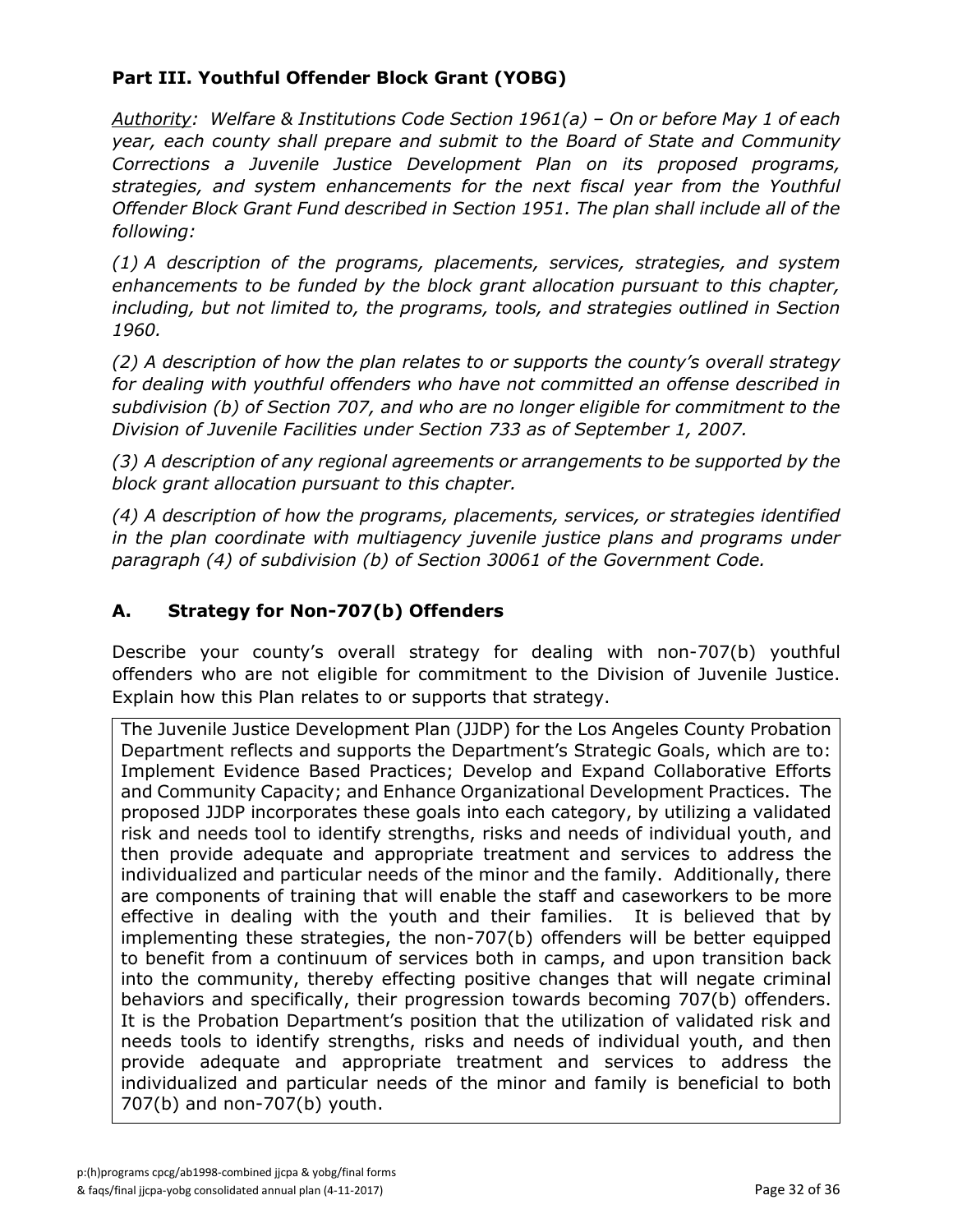#### **B. Regional Agreements**

Describe any regional agreements or arrangements to be supported with YOBG funds.

Not applicable

#### **C. Funded Programs, Placements, Services, Strategies and/or System Enhancements**

Using the template on the next page, describe the programs, placements, services, strategies, and system enhancements to be funded through the YOBG program. Explain how they complement or coordinate with the programs, strategies and system enhancements to be funded through the JJCPA program.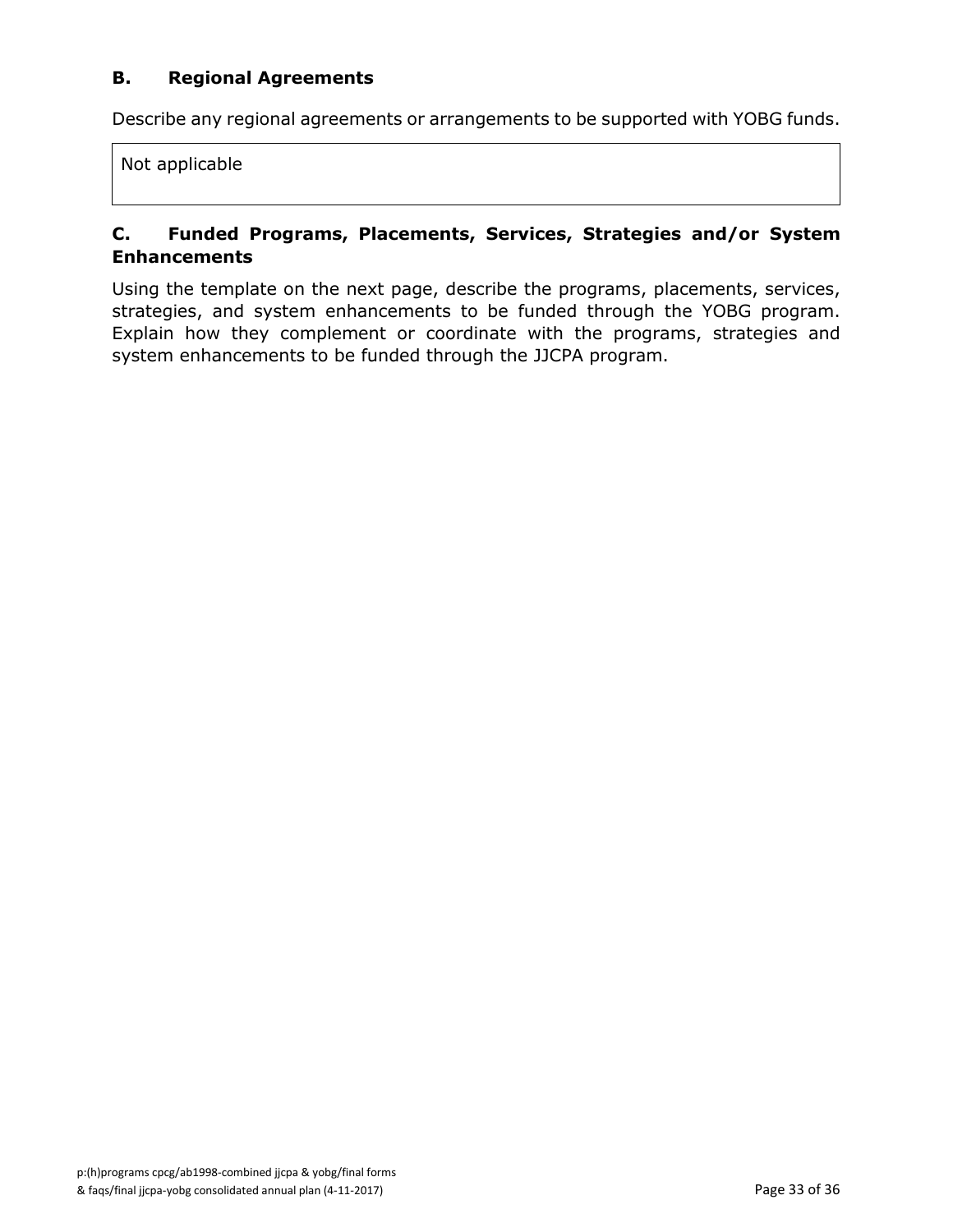## **YOBG Funded Program, Placement, Service, Strategy and/or System Enhancement**

*This template should be copied as many times as needed to capture every program, placement, service, strategy, and system enhancement you plan to fund next year.*

#### *Program Name:*

Risk and Needs Assessment

#### *Nature of Coordination with JJCPA:*

The assessment and multi-disciplinary case plan are not only utilized to provide youth with appropriate services while in camp, but are updated prior to the youth transition back into the community. The transitional case plan, which is predicated on the assessment and case planning process utilizing the Multi-disciplinary Team (MDT) approach, will be utilized to ensure targeted interventions are provided in the community, by community-based organizations that may be funded with Juvenile Justice Crime Prevention Act funds.

Additionally, the transitional case plan, which includes education, is shared with the Deputy Probation Officers' co-located on many of the school campuses who can assist with enrollment, referrals to services, and provide enhanced supervision on campus to mitigate relapse of truancy and poor academic performance.

### *Description:*

Probation continues to utilize an actuarial risk and needs assessment and case planning in residential treatment (camps) as implemented in the FY 2007-2008 JJDP to identify high risk/high need youth who will be appropriate for Camp Onizuka, by utilizing two (2) dedicated assessment Deputy Probation Officers (DPOs) and one (1) dedicated DMH MSW at the Camp Assessment Unit (CAU). These two-tiered assessments will assist in identifying appropriate youthful offender dispositions, programs, goals and re-entry plans, and includes the use of a validated and normed risk assessment instrument, the Los Angeles Risk and Resiliency Checkup (LARRC). Assessment information will be compiled by partner agencies and interested parties, at which time a Multi-Disciplinary Assessment (MDA) will be conducted prior to the minor's transfer to Camp Onizuka. Participants in the MDA meeting include the minor, parents, Probation staff, Los Angeles County Office of Education (LACOE) personnel, and Department of Mental Health (DMH) staff. A resulting case plan will be developed and approved by the minor and parents and will be available for the Probation case worker upon youth arrival at Camp Onizuka. Other assessment information (for example, MAYSI-II, STAR academic testing, DMH Substance Abuse Screening) may be used to augment the LARRC when available and applicable.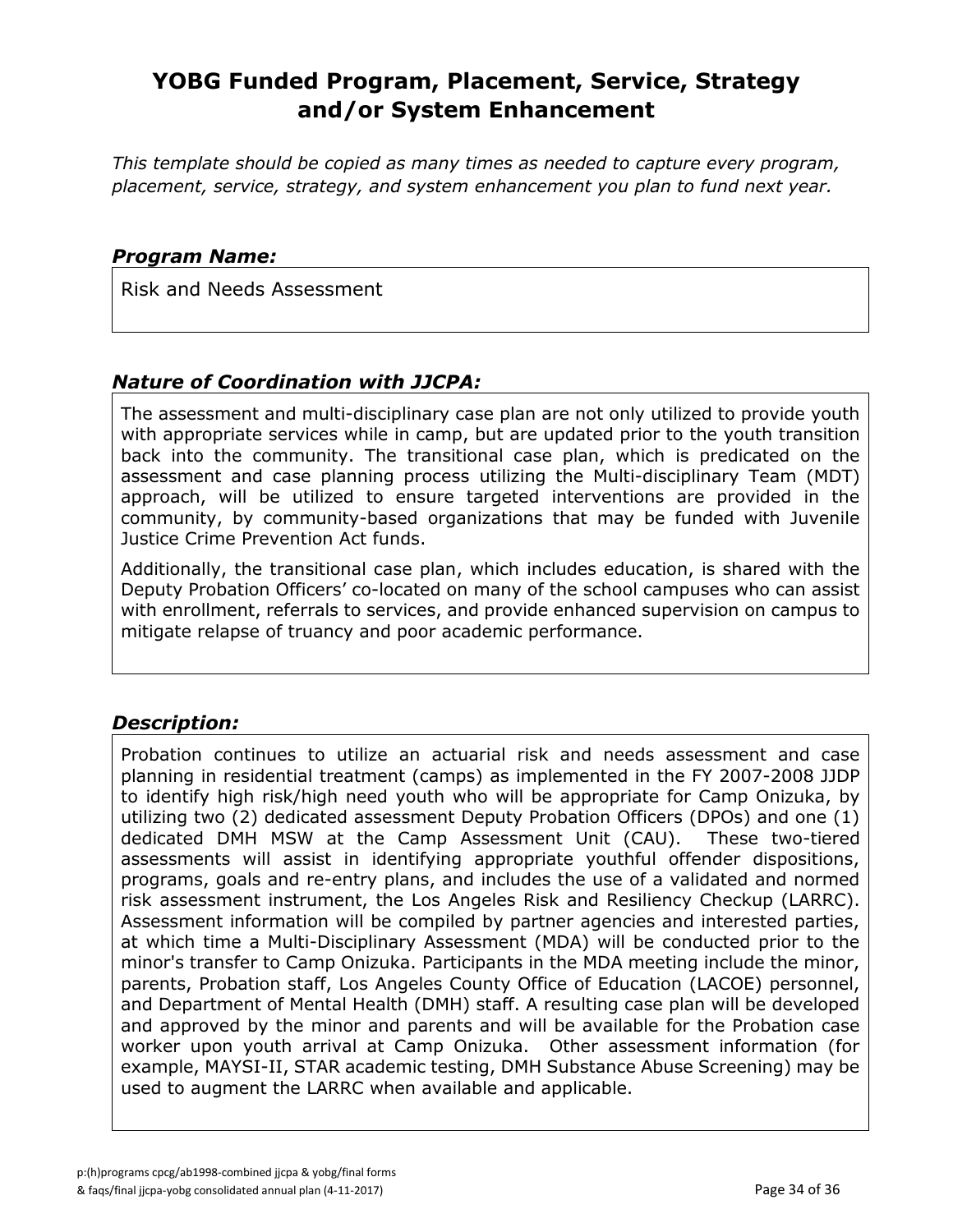#### Camp Programs (3 CBOs and Gonzales)

#### *Nature of Coordination with JJCPA:*

As part of the MDT process, Deputy Probation Officers assigned to community supervision are included in the transition process. Depending on the youth's risk and needs, youth are assigned to community supervision which includes schoolbased, housing-based, and after-school enrichment programs funded through JJCPA.

Youth assigned to any community-based supervision programs have access to JJCPA contracted services provided by Community-Based Organizations. The risk and needs of this population are included in the JJCPA funding recommendations approved by the Juvenile Justice Coordinating Council.

### *Description*

Depending on profile and needs, youth participating in the YOBG program will be housed at Camp Ellison Onizuka (CEO), Camp Glenn Rockey (CGR), Camp Ronald McNair (CRM), or Camp David Gonzales (CDG). Camp Onizuka will offer enhanced services including increased mental health services, substance abuse treatment, Aggression Replacement Training (ART), Dialectical Behavior Therapy (DBT), enhanced case management, vocational training, and transition planning. The Multi-Disciplinary Team will assist in the creation of an individualized case plan to ensure the needs of the youth are met. The various agencies (LACOE, JCHS, DMH, and parents/guardians) will be involved in the process. YOBG will also be used to mitigate curtailments and maintain operations at CGR, CRM, and CDG, thereby allowing these camps to remain open and provide housing, case management, small group interventions, behavior management programs, mental health services, education services, parent resource assistance, and transition planning to approximately 472 youth annually. Additionally, a LARRC assessment and an individualized case plan will be provided to each minor prior to camp placement. At Camp Gonzales, the Department will leverage and support a Community-Based Organization (CBO) that will provide services including, but not limited to: Educational Assessment, ILP development, transition planning for education or vocational education in the community, college/vocational school financial aid application completion assistance, tutoring, literacy development and mentoring.

### *Program Name:*

Aftercare and Reentry

#### *Nature of Coordination with JJCPA:*

The Camp Community Transition Program works collaboratively with the schoolbased supervision program funded by JJCPA to assist in the enrollment of youth, enhanced supervision of youth on school campuses, and referrals for services offered by the school. In addition, re-entry youth are often referred to one of the five (5) Juvenile Day Reporting Centers (JDRC) located throughout the County. The JDRCs